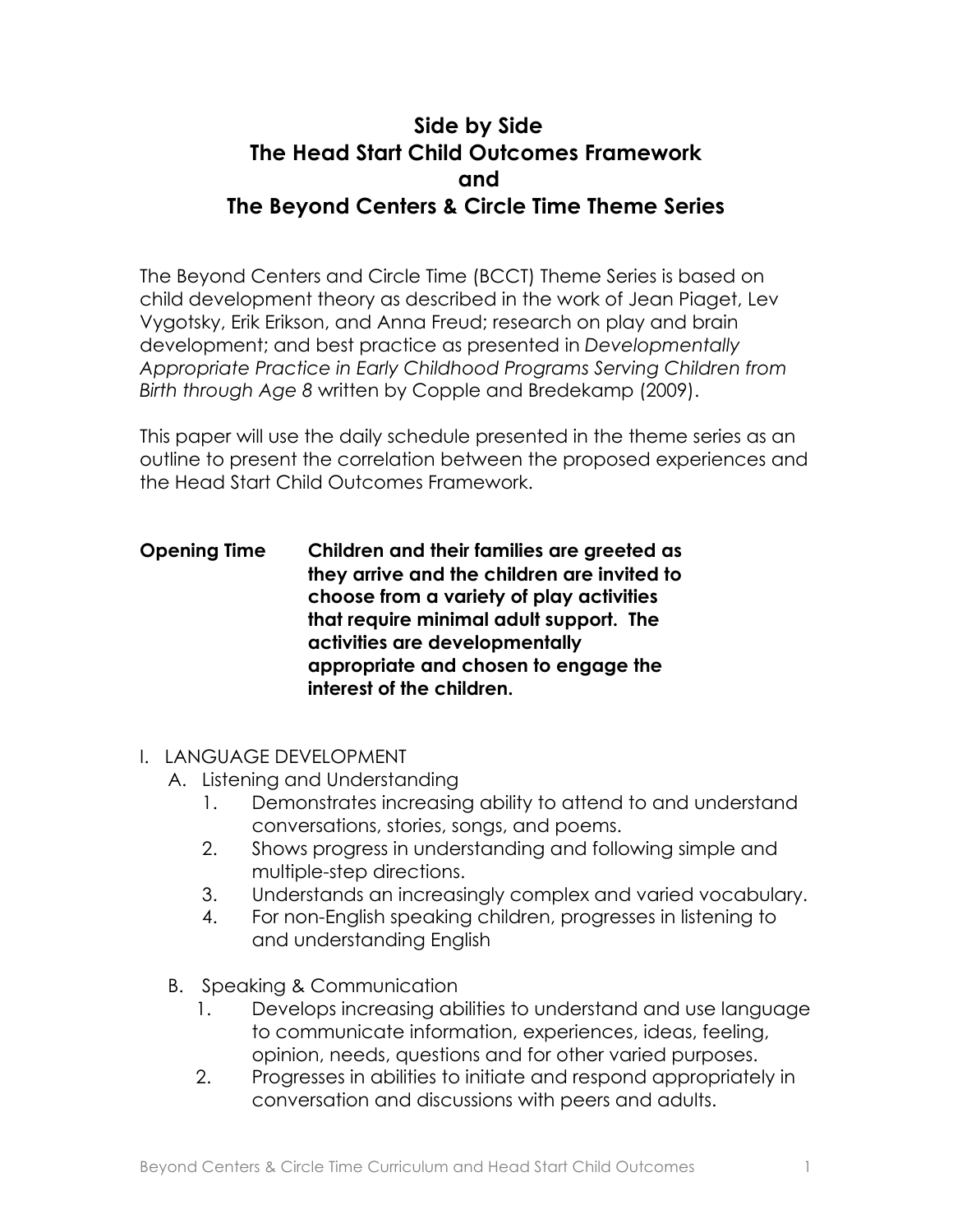- 3. Uses an increasingly complex and varied spoken vocabulary.
- 4. Progresses in clarity of pronunciation and towards speaking in sentences of increasing length and grammatical complexity.
- 5. For non-English speaking children, progresses in speaking English.
- II. LITERACY
	- A. Phonological Awareness
		- 1. Progresses in recognizing matching sounds and rhymes in familiar words, games, songs, stories and poems.
		- 2. Shows growing ability to hear and discriminate separate syllables in words.
	- B. Book Knowledge & Appreciation
		- 1. Shows growing interest and involvement in listening to and discussing a variety of fiction and non-fiction books and poetry.
		- 2. Shows growing interest in reading-related activities, such as asking to have a favorite book read; choosing to look at books; drawing pictures based on stories; asking to take books home; going to the library; and engaging in pretendreading with other children.
		- 3. Demonstrates progress in abilities to retell and dictate stories from books and experiences; to act out stories in dramatic play; and to predict what will happen net in a story.
		- 4. Progresses in learning how to handle and care for books; knowing to view one page at a time in sequence from front to back; and understanding that a book has a title, author and illustrator.
	- C. Print Awareness & Concepts
		- 1. Shows increasing awareness of print in classroom, home and community settings.
		- 2. Develops growing understanding of the different functions of forms of print such as signs, letters, newspapers, lists, messages, and menus.
		- 3. Demonstrates increasing awareness of concepts of print, such as that reading in English moves from top to bottom and from left to right, that speech can e written down, and that print conveys a message.
		- 4. Shows progress in recognizing the association between spoken and written words by following print as it is read aloud.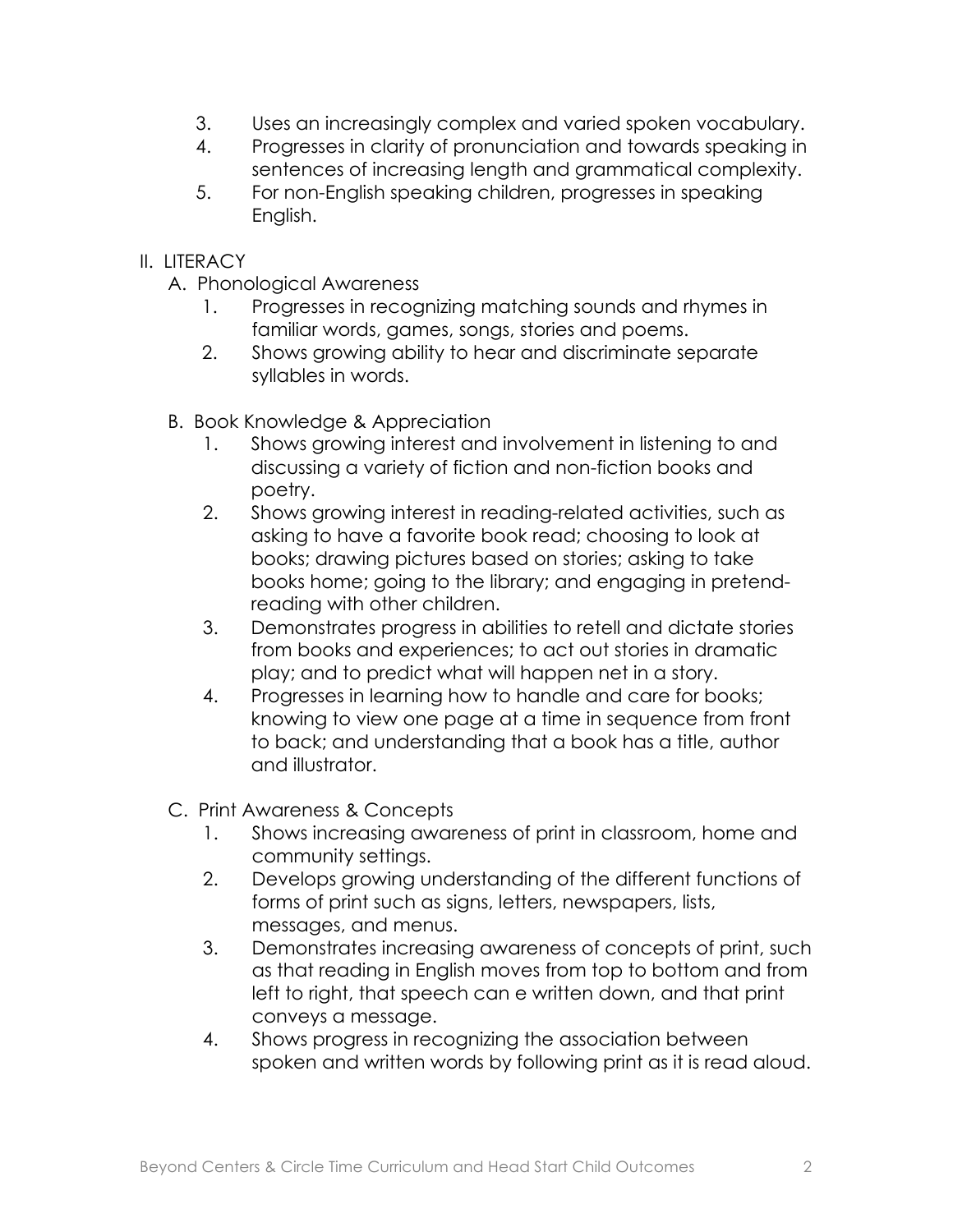- 5. Recognizes a word as a unit of print, or awareness that letters are grouped to form words, that words are separated by spaces.
- D. Early Writing
	- 1. Develops understanding that writing is a way of communicating for a variety of purposes.
	- 2. Begins to represent stories and experiences through pictures, dictation, and in play.
	- 3. Experiments with a growing variety of writing tools and materials, such as pencils, crayons, and computers.
	- 4. Progresses from using scribbles, shapes, oar pictures to represent ideas, to using letter-like symbols, to copying or writing familiar words such as their own name.
- E. Alphabet Knowledge
	- 1. Shows progress in associating the names of letters with their shapes and sounds.
	- 2. Increases in ability to notice the beginning letters in familiar words.
	- 3. Identifies at least 10 letters of the alphabet, especially those in their own name.
	- 4. Knows that letters of the alphabet are a special category of visual graphics that can be individually named.

### III. MATHEMATICS

### A. Number & Operations

- 1. Demonstrates increasing interest and awareness of numbers and counting as a means for solving problems and determining quantity.
- 2. Begins to associate number concepts, vocabulary, quantities and written numerals in meaningful ways.
- 3. Develops increasing ability to count in sequence to 10 and beyond.
- 4. Begins to make use of one-to-one correspondence in counting objects and matching groups of objects.
- 5. Begins to use language to compare numbers of objects with terms such as more, less, greater than, fewer, equal to.
- 6. Develops increased abilities to combine, separate and name "how many" concrete objects.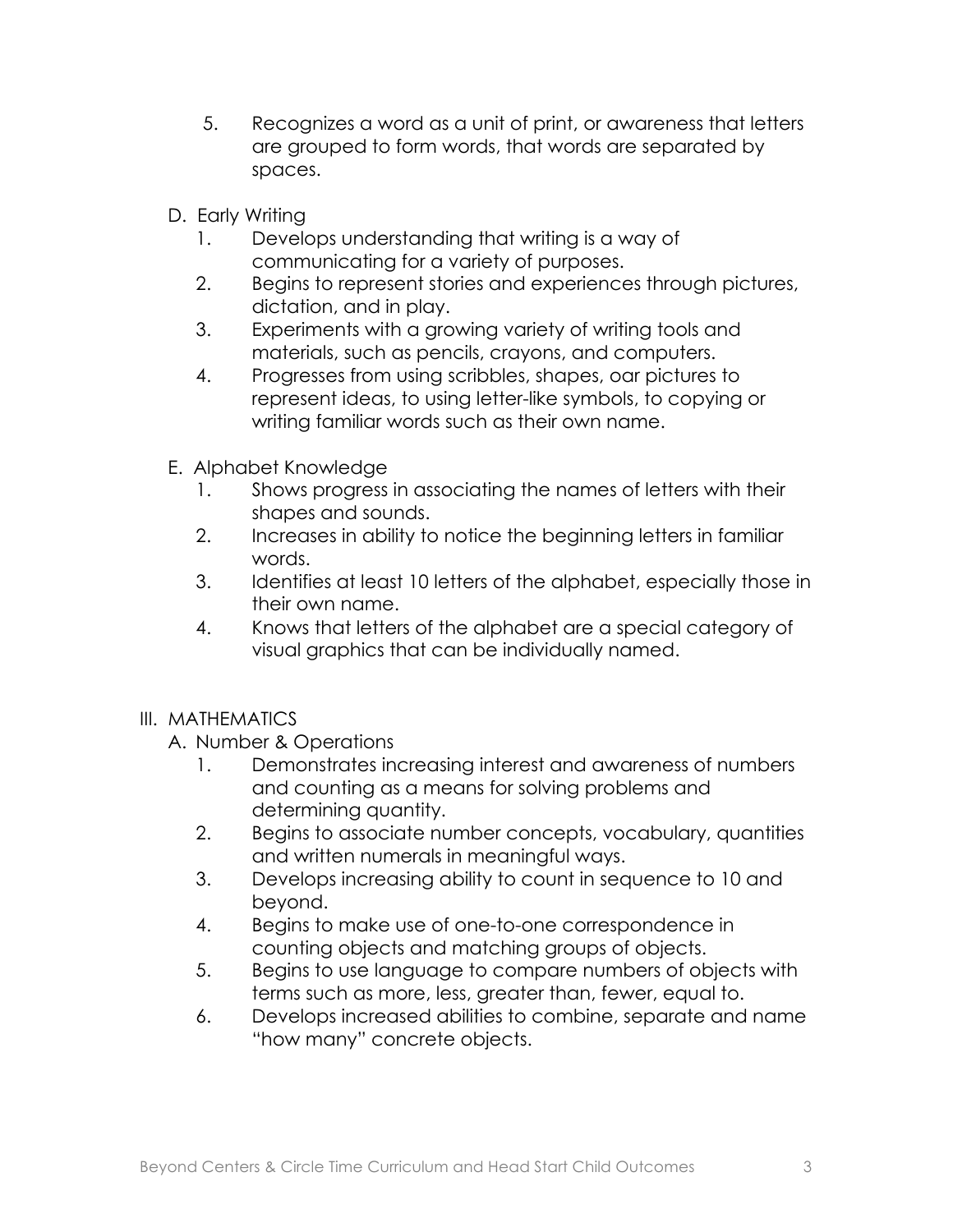- B. Geometry & Spatial Sense
	- 1. Begins to recognize, describe, compare and name common shapes, their parts and attributes.
	- 2. Progresses in ability to put together and take apart shapes.
	- 3. Begins to be able to determine whether or not two shapes are the same size and shape.
	- 4. Shows growth in matching, sorting, putting in a series and regrouping objects according to one or two attributes such as color, shape, and size.
	- 5. Builds an increasing understanding of directionality, order and positions of objects and words such as up, down, over, under, top, bottom, inside, outside, in front and behind.
- C. Patterns & Measurement
	- 1. Enhances abilities to recognize, duplicate and extend simple patterns using a variety of materials
	- 2. Shows increasing abilities to match, sort, put in a series, and regroup objects according to one or two attributes such as shape or size.
	- 3. Begins to make comparisons between several objects based on a single attribute.
- IV. SCIENCE
	- A. Scientific Skills & Methods
		- 1. Begins to use senses and a variety of tools and simple measuring devices to gather information, investigate materials and observe processes and relationships.
		- 2. Develops increased ability to observe and discuss common properties, differences and comparisons among objects and materials.
	- B. Scientific Knowledge
		- 1. Expands knowledge of and abilities to observe, describe and discuss the natural world, materials, living things and natural processes.
		- 2. Expands knowledge of and respect for their body and the environment.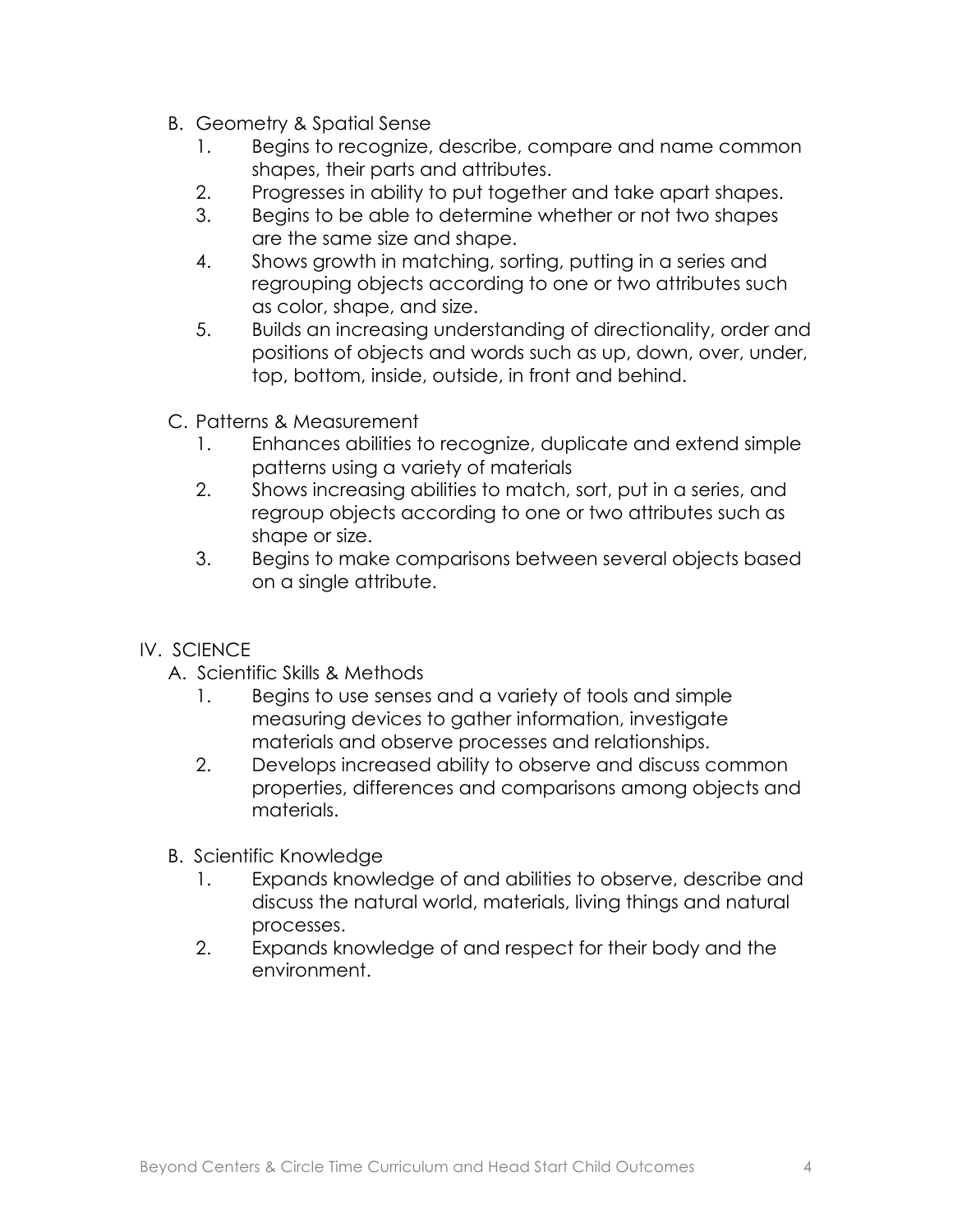#### V. CREATIVE ARTS

- A. Music
	- 1. Participates with increasing interest and enjoyment in a variety of music activities, including listening, singing, finger plays, games, and performances.
- B. Art
	- 1. Gains ability in using different art media and materials in a variety of ways for creative expression and representation.
	- 2. Progresses in abilities to create drawings, painting, models, and other art creations that are more detailed, creative or realistic.
	- 3. Develops growing abilities to plan, work independently, and demonstrate care and persistence in a variety of art projects.
	- 4. Begins to understand and share opinions about artistic products and experiences.

- A. Self Concept
	- 1. Begins to develop and express awareness of self in terms of specific abilities, characteristics and preferences.
	- 2. Develops growing capacity for independence in a range of activities, routines, and tasks.
	- 3. Demonstrates growing confidence in a range of abilities and expresses pride in accomplishments.
- B. Self Control
	- 1. Shows progress in expressing feelings, needs and opinions in difficult situations and conflicts without harming themselves, other, or property.
	- 2. Develops growing understanding of how their actions affect others and begins to accept the consequences of their actions.
	- 3. Demonstrates increasing capacity to follow rules and routines and use materials purposefully, safely, and respectfully.
- C. Cooperation
	- 1. Increases abilities to sustain interactions with peers by helping, sharing and discussion.
	- 2. Shows increasing abilities to use compromise and discussion in working, playing and resolving conflicts with peers.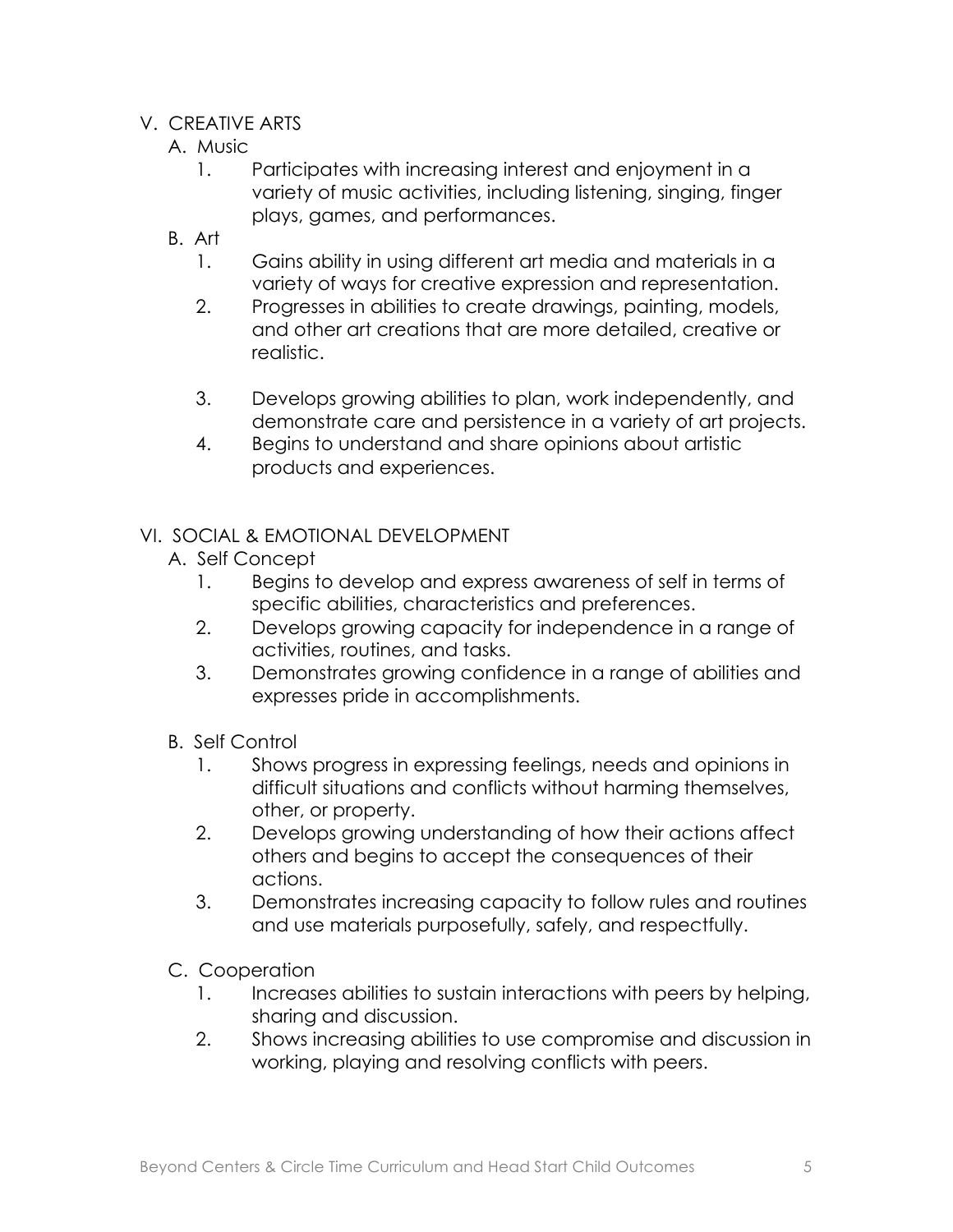- 3. Develops increasing abilities to give and take in interactions; to take turns in games or using materials; and to interact without being overly submissive or directive.
- D. Social Relationships
	- 1. Demonstrates increasing comfort in talking with and accepting guidance and directions from a range of familiar adults.
	- 2. Shows progress in developing friendships with peers.
	- 3. Progresses in responding sympathetically to peers who are in need, upset, hurt, or angry; and in expressing empathy or caring for others.
- E. Knowledge of Families & Communities
	- 1. Develops ability to identify personal characteristics including gender, and family composition.
	- 2. Progresses in understanding similarities and respecting differences among people, such as genders, race, special needs, culture, language, an family structures.
	- 3. Develops growing awareness of jobs and what is required to perform them.
	- 4. Begins to express and understand concepts and language of geography in the contexts of their classroom, home and community.

## VII. APPROACHES TO LEARNING

- A. Initiative & Curiosity
	- 1. Chooses to participate in an increasing variety of tasks and activities.
	- 2. Develops increased ability to make independent choices.
	- 3. Approaches tasks and activities with increased flexibility, imagination and inventiveness.
	- 4. Grows in eagerness to learn about and discuss a growing range of topics, ideas and tasks.
- B. Engagement & Persistence
	- 1. Grows in abilities to persist in and complete a variety of tasks, activities, projects and experiences.
	- 2. Demonstrates increasing ability to set goals and develop and follow through on plans.
	- 3. Shows growing capacity to maintain concentration over time on a task, question, set of directions or interactions, despite distractions and interruptions.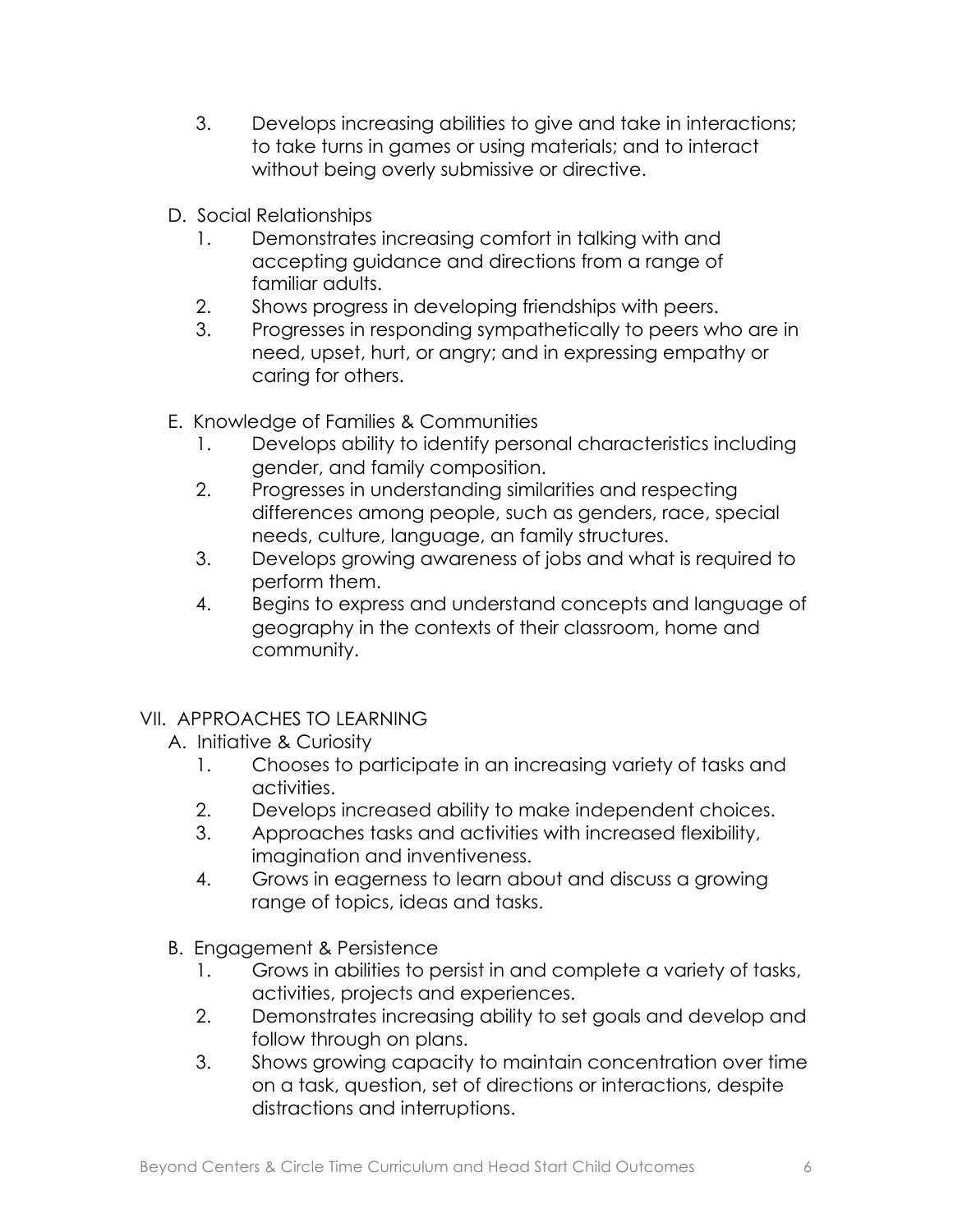- C. Reasoning & Problem Solving
	- 1. Develops increasing ability to find more than one solution to a question, task or problem.
	- 2. Grows in recognizing and solving problems through active exploration, including trial and error, and interactions and discussions with peers and adults.
	- 3. Develops increasing abilities to classify, compare and contrast objects, events and experiences.

### VIII. PHYSICAL HEALTH & DEVELOPMENT

- A. Fine Motor Skills
	- 1. Develops growing strength, dexterity and control needed to use tools such as scissors, paper punch, stapler, and hammer.
	- 2. Grows in hand-eye coordination in building with blocks, putting together puzzles, reproducing shapes and patterns, stringing beads and using scissors.
	- 3. Progresses in abilities to use writing, drawing and art tools including pencils, marker, chalk, paintbrushes, and various types of technology.
- C. Health Status & Practices
	- 1. Progress in physical growth, strength, stamina, and flexibility.
	- 3. Shows growing independence in hygiene, nutrition and personal care when eating, dressing, washing hands, brushing teeth and toileting.
	- 4. Builds awareness and ability to follow basic health and safety rules such as fire safety, traffic and pedestrian safety, and responding appropriately to potentially harmful objects, substances and activities.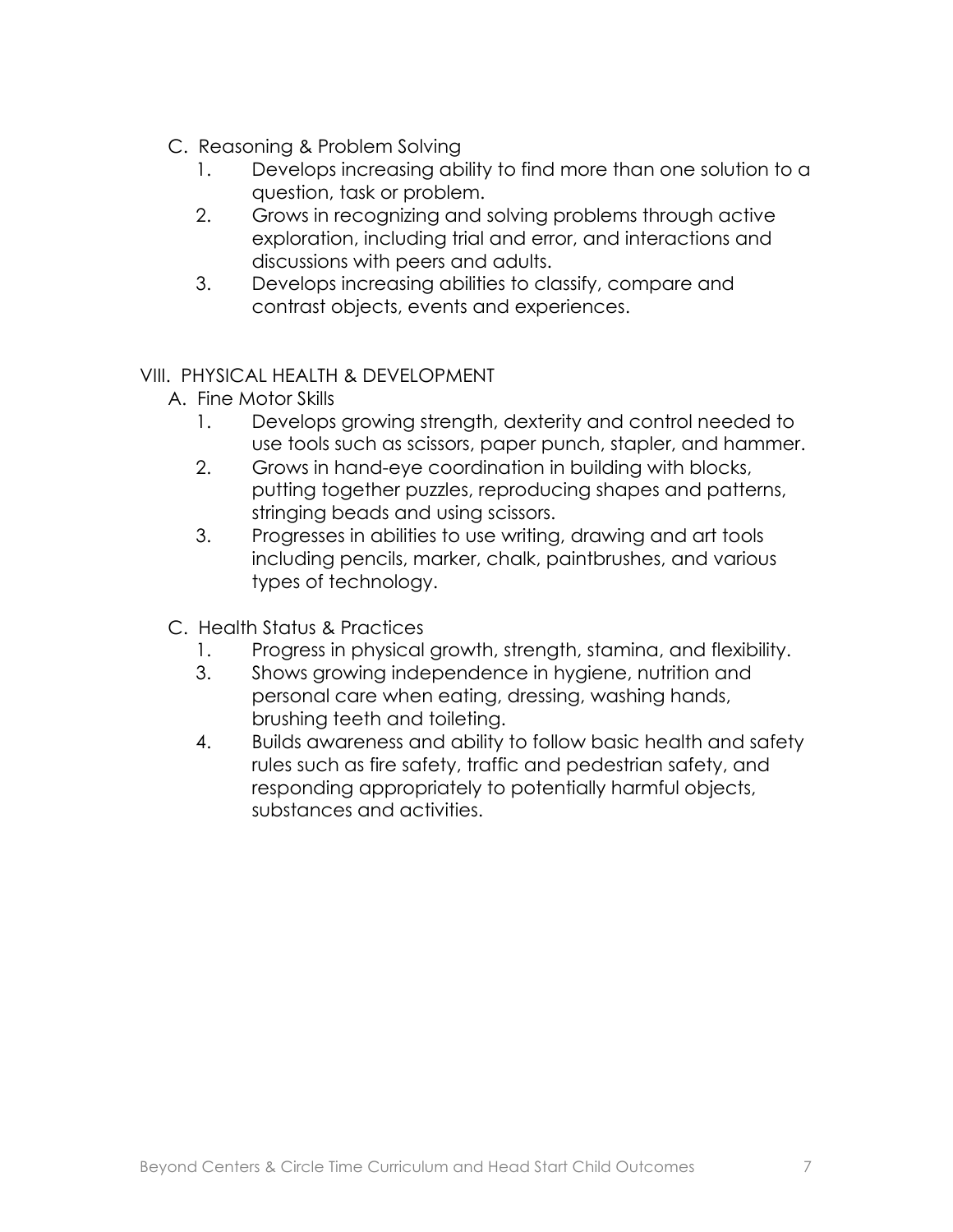**Sharing Circle After cleaning up the play materials the children gather in a group for a discussion of the theme topic, sharing of items brought from home and a story if there is time. The story should fit the theme, supporting the concepts being presented. \*A bibliography of theme books is listed in each theme and a set of books that support each theme can be purchased with the theme series. A parent letter is send home at the beginning of each theme that informs parents of the themes focus, letters, shapes, and colors to be discussed during the month.**

### I. LANGUAGE DEVELOPMENT

- C. Listening and Understanding
	- 5. Demonstrates increasing ability to attend to and understand conversations, stories, songs, and poems.
	- 6. Shows progress in understanding and following simple and multiple-step directions.
	- 7. Understands an increasingly complex and varied vocabulary.
	- 8. For non-English speaking children, progresses in listening to and understanding English
- D. Speaking & Communication
	- 1. Develops increasing abilities to understand and use language to communicate information, experiences, ideas, feeling, opinion, needs, questions and for other varied purposes.
	- 2. Progresses in abilities to initiate and respond appropriately in conversation and discussions with peers and adults.
	- 3. Uses an increasingly complex and varied spoken vocabulary.
	- 4. Progresses in clarity of pronunciation and towards speaking in sentences of increasing length and grammatical complexity.
	- 5. For non-English speaking children, progresses in speaking English.

- A. Phonological Awareness
	- 1. Shows increasing ability to discriminate and identify sounds in spoken language.
	- 2. Shows growing awareness of beginning and ending sounds of words.
	- 3. Progresses in recognizing matching sounds and rhymes in familiar words, games, songs, stories and poems.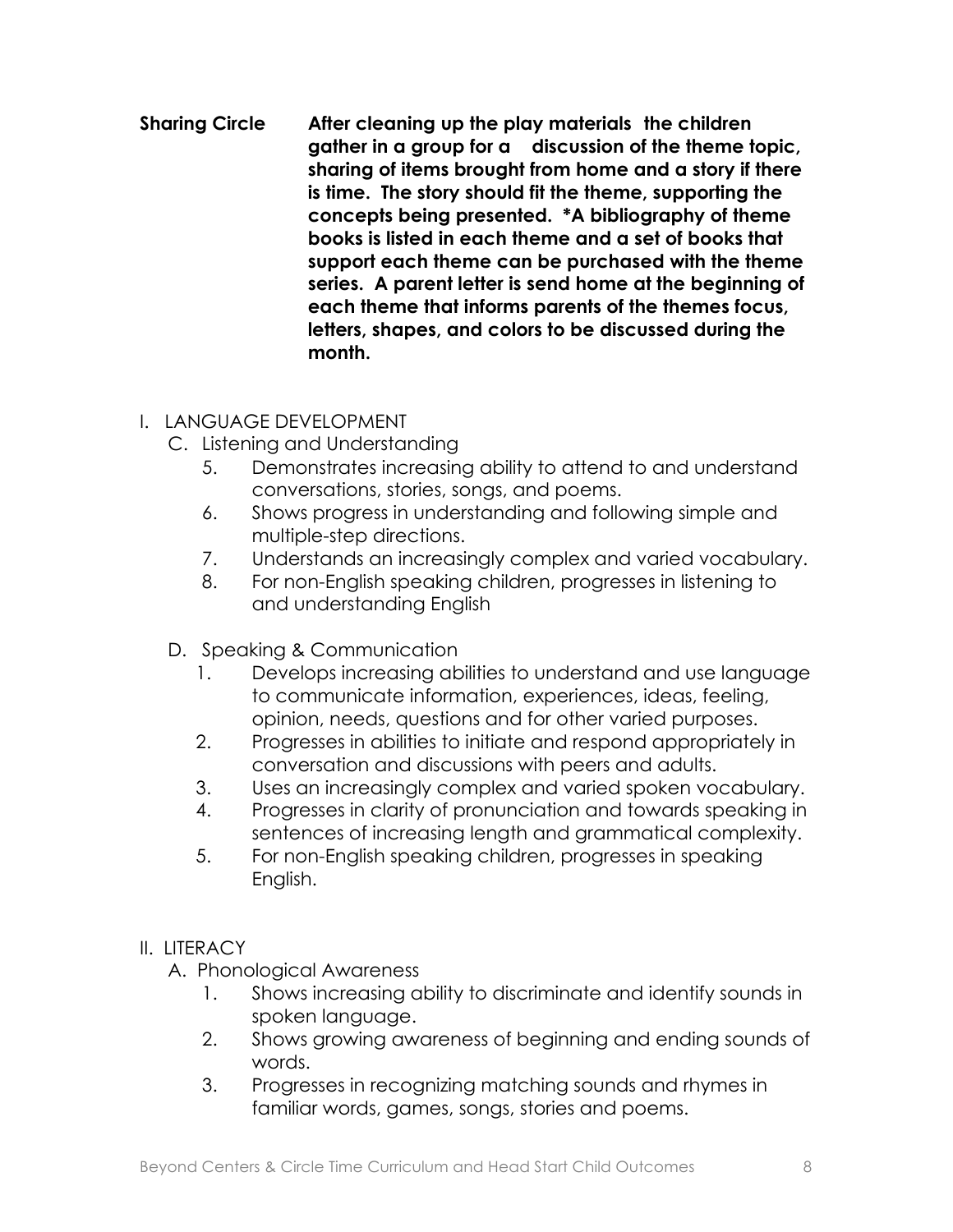- 4. Shows growing ability to hear and discriminate separate syllables in words.
- 5. Associates sounds with written words, such as awareness that different words begin with the same sound.
- B. Book Knowledge & Appreciation
	- 1. Shows growing interest and involvement in listening to and discussing a variety of fiction and non-fiction books and poetry.
	- 2. Shows growing interest in reading-related activities, such as asking to have a favorite book read; choosing to look at books; drawing pictures based on stories; asking to take books home; going to the library; and engaging in pretendreading with other children.
	- 3. Demonstrates progress in abilities to retell and dictate stories from books and experiences; to act out stories in dramatic play; and to predict what will happen net in a story.
	- 4. Progresses in learning how to handle and care for books; knowing to view one page at a time in sequence from front to back; and understanding that a book has a title, author and illustrator.
- C. Print Awareness & Concepts
	- 1. Shows increasing awareness of print in classroom, home and community settings.
	- 2. Develops growing understanding of the different functions of forms of print such as signs, letters, newspapers, lists, messages, and menus.
	- 3. Demonstrates increasing awareness of concepts of print, such as that reading in English moves from top to bottom and from left to right, that speech can e written down, and that print conveys a message.
	- 4. Shows progress in recognizing the association between spoken and written words by following print as it is read aloud.
	- 5. Recognizes a word as a unit of print, or awareness that letters are grouped to form words, that words are separated by spaces.
- D. Early Writing
	- 1. Develops understanding that writing is a way of communicating for a variety of purposes.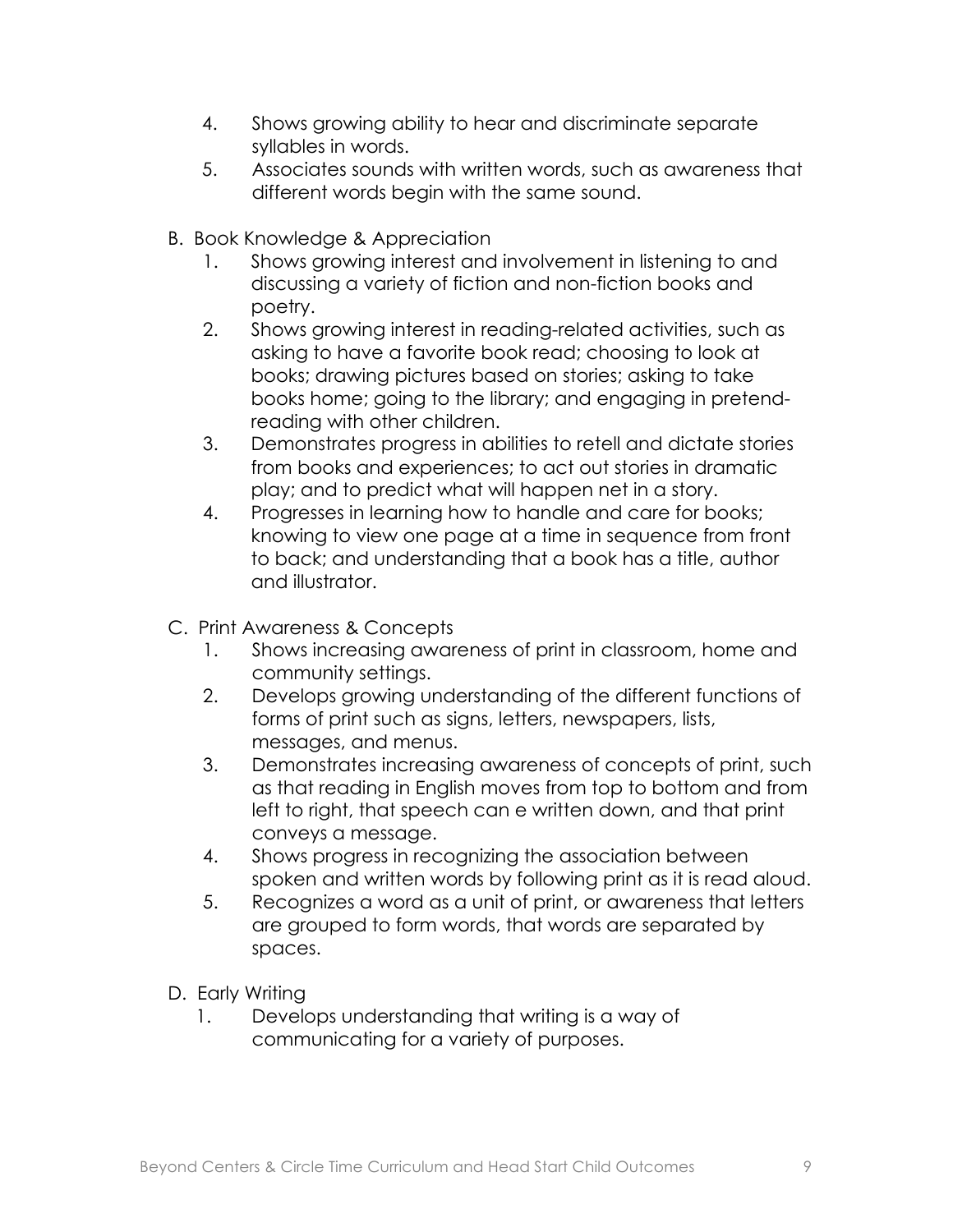- E. Alphabet Knowledge
	- 1. Shows progress in associating the names of letters with their shapes and sounds.
	- 2. Increases in ability to notice the beginning letters in familiar words.
	- 3. Identifies at least 10 letters of the alphabet, especially those in their own name.
	- 4. Knows that letters of the alphabet are a special category of visual graphics that can be individually named.

#### III. MATHEMATICS

- A. Number & Operations
	- 1. Demonstrates increasing interest and awareness of numbers and counting as a means for solving problems and determining quantity.
	- 2. Begins to associate number concepts, vocabulary, quantities and written numerals in meaningful ways.
	- 3. Develops increasing ability to count in sequence to 10 and beyond.
	- 4. Begins to make use of one-to-one correspondence in counting objects and matching groups of objects.
	- 5. Begins to use language to compare numbers of objects with terms such as more, less, greater than, fewer, equal to.
	- 6. Develops increased abilities to combine, separate and name "how many" concrete objects.
- B. Geometry & Spatial Sense
	- 1. Begins to recognize, describe, compare and name common shapes, their parts and attributes.

### IV. SCIENCE

- A. Scientific Skills & Methods
	- 1. Begins to use senses and a variety of tools and simple measuring devices to gather information, investigate materials and observe processes and relationships.
	- 2. Develops increased ability to observe and discuss common properties, differences and comparisons among objects and materials.
	- 3. Begins to participate in simple investigations to test observations, discuss and draw conclusions and form generalizations.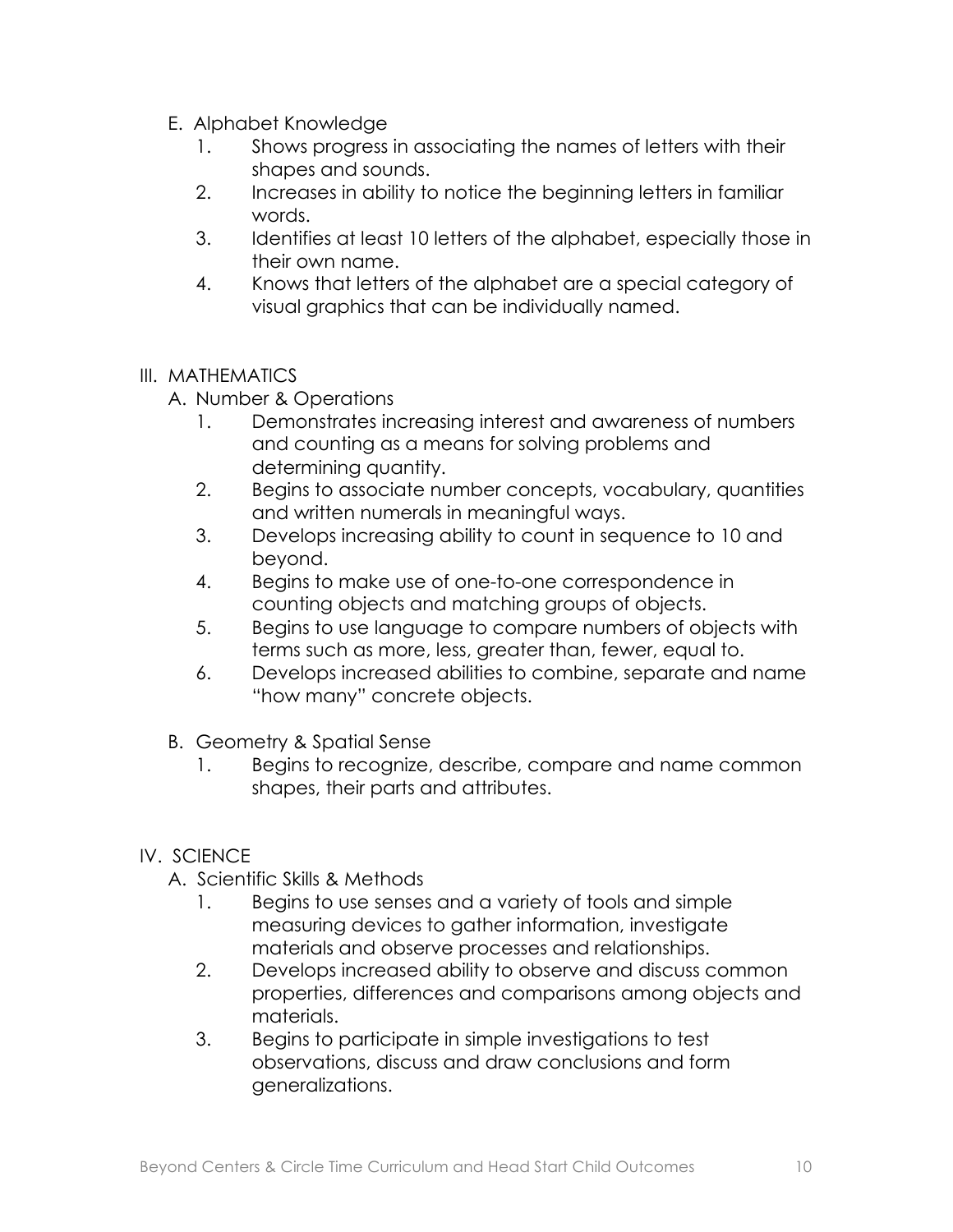- 4. Develops growing abilities to collect, describe and record information through a variety of means, including discussion, drawings, maps and charts.
- 5. Begins to describe and discuss predictions, explanations and generalizations based on past experiences.
- B. Scientific Knowledge
	- 1. Expands knowledge of and abilities to observe, describe and discuss the natural world, materials, living things and natural processes.
	- 2. Expands knowledge of and respect for their body and the environment.
	- 3. Develops growing awareness of ideas and language related to attributes of time and temperature.
	- 4. Shows increased awareness and beginning understanding of changes in materials and cause-effect relationships.
- V. CREATIVE ARTS
	- A. Music
		- 1. Participates with increasing interest and enjoyment in a variety of music activities, including listening, singing, finger plays, games, and performances.
		- 2. Experiments with a variety of musical instruments.

- A. Self Concept
	- 1. Begins to develop and express awareness of self in terms of specific abilities, characteristics and preferences.
	- 2. Develops growing capacity for independence in a range of activities, routines, and tasks.
	- 3. Demonstrates growing confidence in a range of abilities and expresses pride in accomplishments.
- B. Self Control
	- 1. Shows progress in expressing feelings, needs and opinions in difficult situations and conflicts without harming themselves, other, or property.
	- 2. Develops growing understanding of how their actions affect others and begins to accept the consequences of their actions.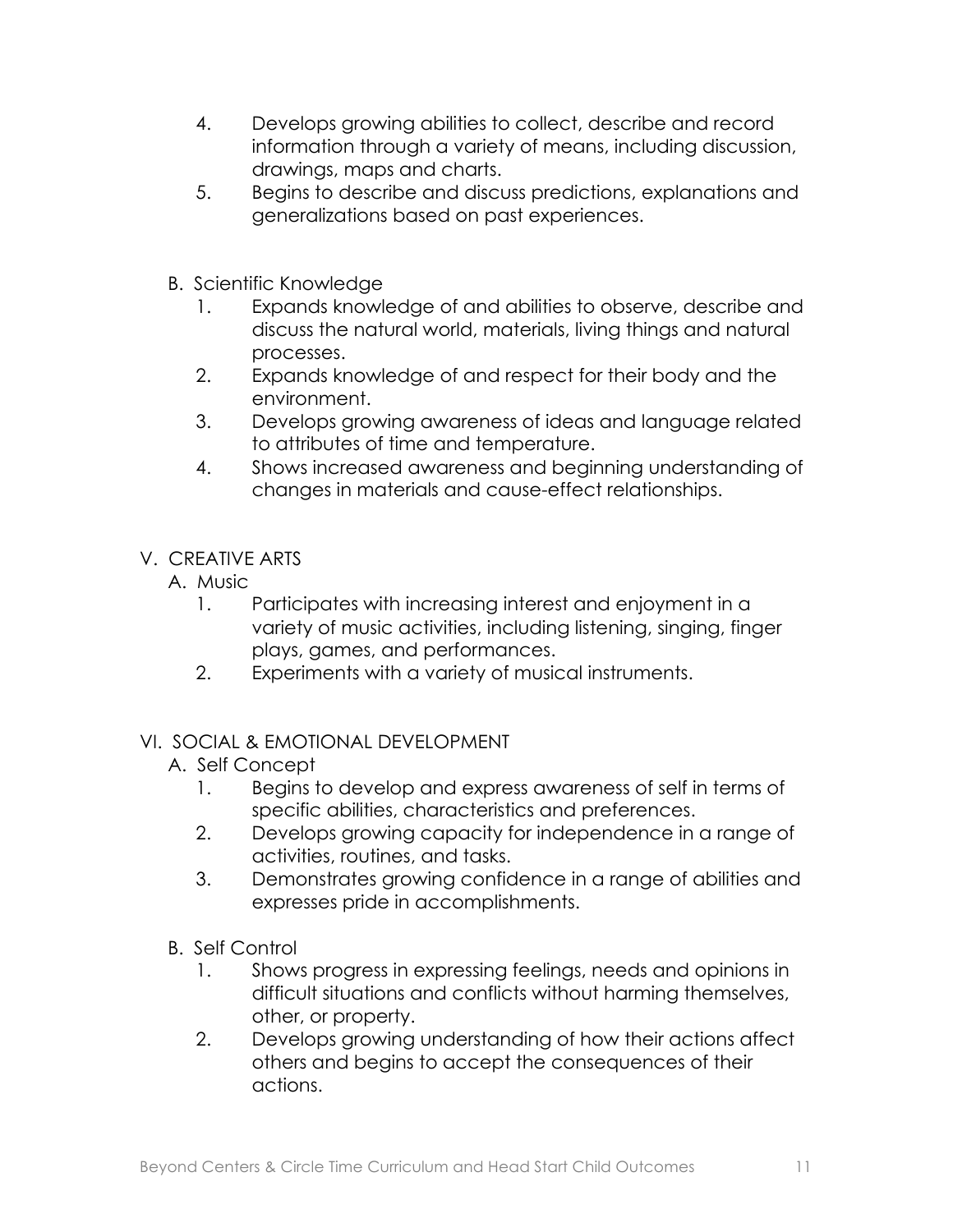- 3. Demonstrates increasing capacity to follow rules and routines and use materials purposefully, safely, and respectfully.
- C. Cooperation
	- 1. Increases abilities to sustain interactions with peers by helping, sharing and discussion.
	- 2. Shows increasing abilities to use compromise and discussion in working, playing and resolving conflicts with peers.
	- 3. Develops increasing abilities to give and take in interactions; to take turns in games or using materials; and to interact without being overly submissive or directive.
- D. Social Relationships
	- 1. Demonstrates increasing comfort in talking with and accepting guidance and directions from a range of familiar adults.
	- 2. Shows progress in developing friendships with peers.
	- 3. Progresses in responding sympathetically to peers who are in need, upset, hurt, or angry; and in expressing empathy or caring for others.
- E. Knowledge of Families & Communities
	- 1. Develops ability to identify personal characteristics including gender, and family composition.
	- 2. Progresses in understanding similarities and respecting differences among people, such as genders, race, special needs, culture, language, an family structures.
	- 3. Develops growing awareness of jobs and what is required to perform them.
	- 4. Begins to express and understand concepts and language of geography in the contexts of their classroom, home and community.

## VII. APPROACHES TO LEARNING

- A. Initiative & Curiosity
	- 1. Chooses to participate in an increasing variety of tasks and activities.
	- 2. Develops increased ability to make independent choices.
	- 3. Approaches tasks and activities with increased flexibility, imagination and inventiveness.
	- 4. Grows in eagerness to learn about and discuss a growing range of topics, ideas and tasks.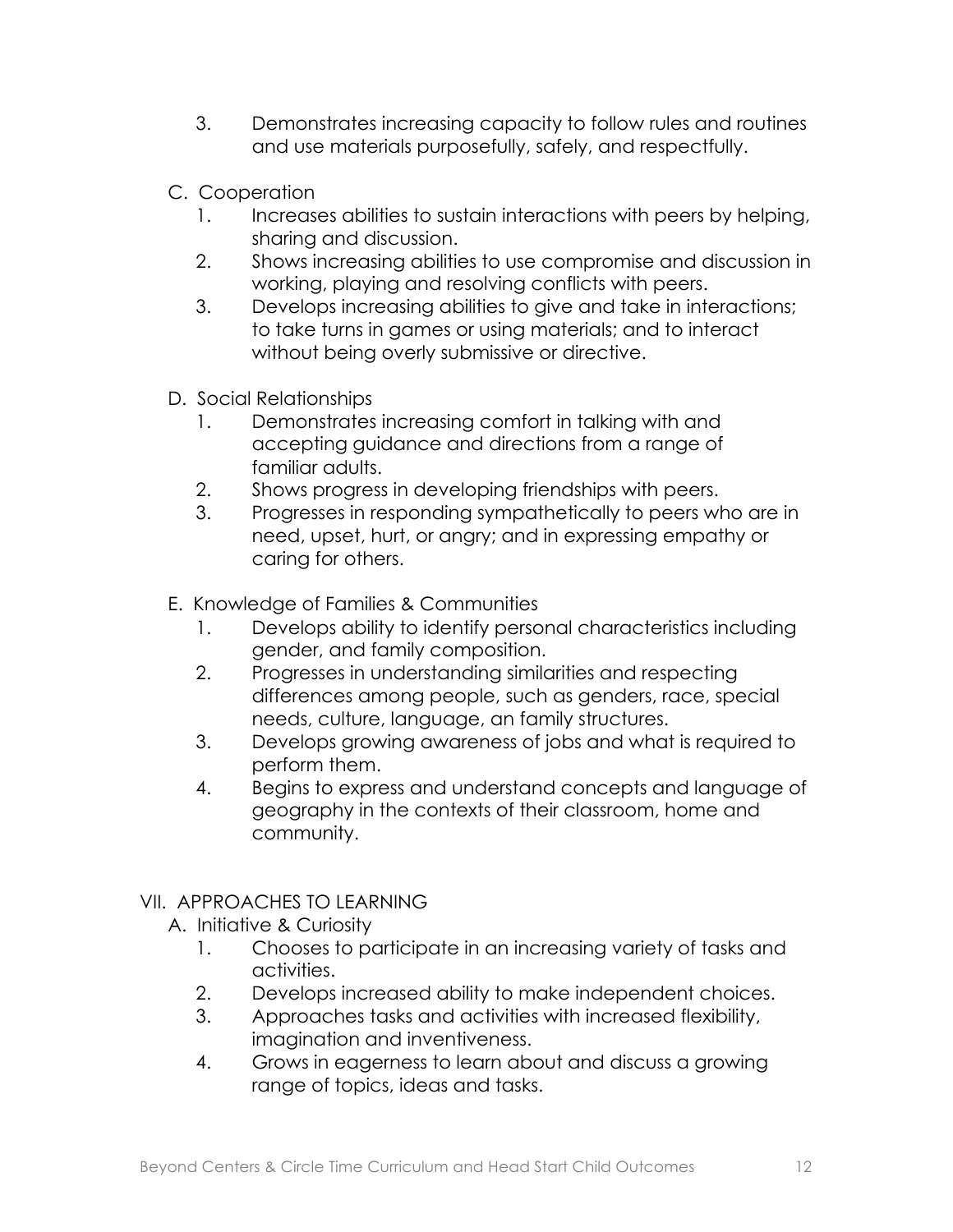- B. Engagement & Persistence
	- 1. Grows in abilities to persist in and complete a variety of tasks, activities, projects and experiences.
	- 2. Demonstrates increasing ability to set goals and develop and follow through on plans.
	- 3. Shows growing capacity to maintain concentration over time on a task, question, set of directions or interactions, despite distractions and interruptions.
- C. Reasoning & Problem Solving
	- 1. Develops increasing ability to find more than one solution to a question, task or problem.
	- 2. Grows in recognizing and solving problems through active exploration, including trial and error, and interactions and discussions with peers and adults.
	- 3. Develops increasing abilities to classify, compare and contrast objects, events and experiences.

### VIII. PHYSICAL HEALTH & DEVELOPMENT

- C. Health Status & Practices
	- 4. Builds awareness and ability to follow basic health and safety rules such as fire safety, traffic and pedestrian safety, and responding appropriately to potentially harmful objects, substances and activities.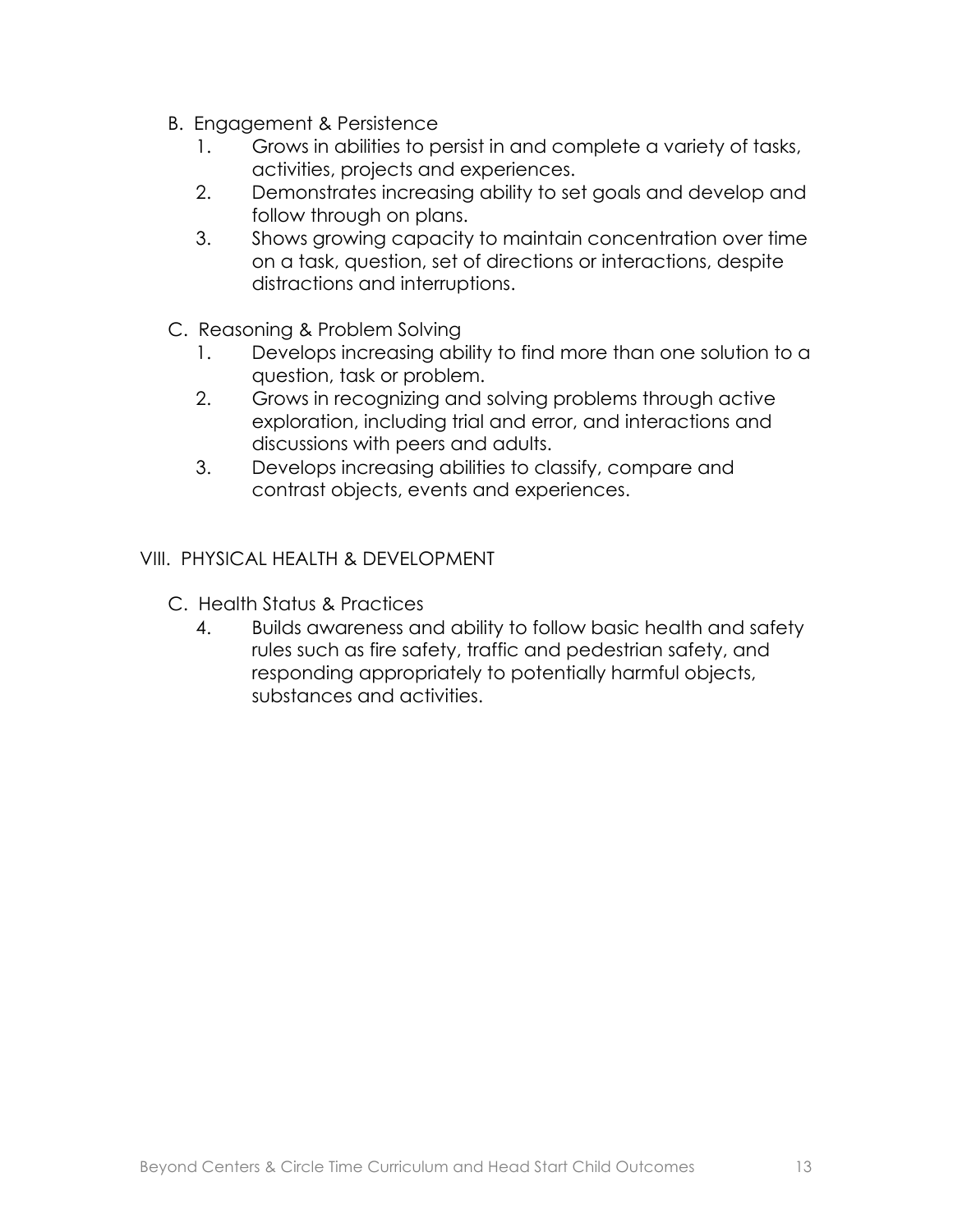#### **Breakfast As the children leave the morning circle they should use the bathroom and wash their hands thoroughly. When these personal hygiene activities are complete they should move to the table for breakfast. This special time should provide the children with opportunities to engage in conversation about the daily activities, the foods being served, and events that happened with the family. Watch "Food, Fun, and Family Style Meals" to see how the performance standards can be easily embedded into a well planned and served meal. Every meal served during the day should be planned around the standards list below**

### I. LANGUAGE DEVELOPMENT

- A. Listening and Understanding
	- 1. Demonstrates increasing ability to attend to and understand conversations, stories, songs, and poems.
	- 2. Shows progress in understanding and following simple and multiple-step directions.
	- 3. Understands an increasingly complex and varied vocabulary.
	- 4. For non-English speaking children, progresses in listening to and understanding English
- B. Speaking & Communication
	- 1. Develops increasing abilities to understand and use language to communicate information, experiences, ideas, feeling, opinion, needs, questions and for other varied purposes.
	- 2. Progresses in abilities to initiate and respond appropriately in conversation and discussions with peers and adults.
	- 3. Uses an increasingly complex and varied spoken vocabulary.
	- 4. Progresses in clarity of pronunciation and towards speaking in sentences of increasing length and grammatical complexity.
	- 5. For non-English speaking children, progresses in speaking English.

- A. Phonological Awareness
	- 1. Shows increasing ability to discriminate and identify sounds in spoken language.
	- 2. Shows growing awareness of beginning and ending sounds of words.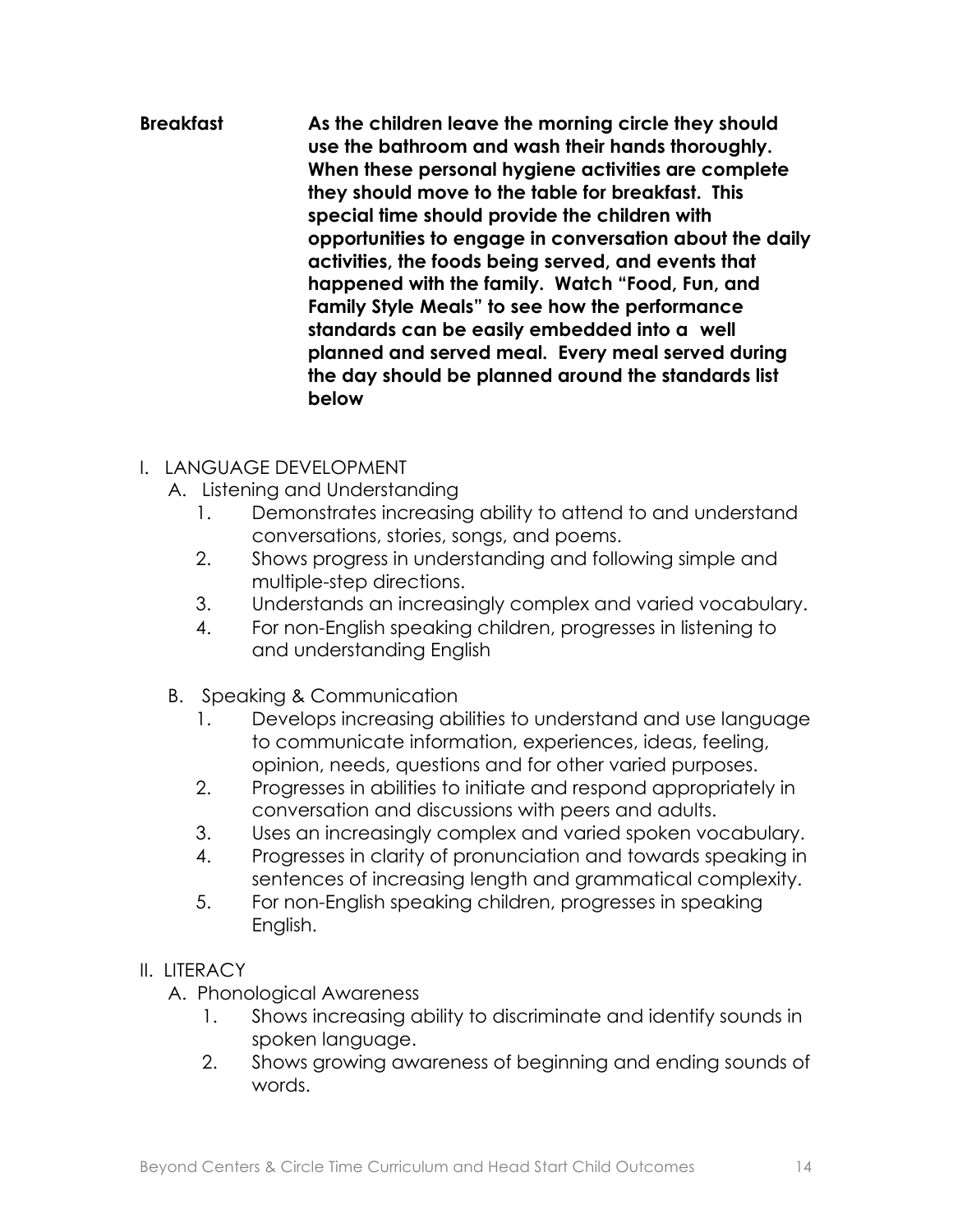- 3. Progresses in recognizing matching sounds and rhymes in familiar words, games, songs, stories and poems.
- 4. Shows growing ability to hear and discriminate separate syllables in words.
- 5. Associates sounds with written words, such as awareness that different words begin with the same sound.
- E. Alphabet Knowledge
	- 1. Shows progress in associating the names of letters with their shapes and sounds.
	- 2. Increases in ability to notice the beginning letters in familiar words.
	- 3. Identifies at least 10 letters of the alphabet, especially those in their own name.
	- 4. Knows that letters of the alphabet are a special category of visual graphics that can be individually named.
- III. MATHEMATICS
	- A. Number & Operations
		- 1. Demonstrates increasing interest and awareness of numbers and counting as a means for solving problems and determining quantity.
		- 2. Begins to associate number concepts, vocabulary, quantities and written numerals in meaningful ways.
		- 3. Develops increasing ability to count in sequence to 10 and beyond.
		- 4. Begins to make use of one-to-one correspondence in counting objects and matching groups of objects.
		- 5. Begins to use language to compare numbers of objects with terms such as more, less, greater than, fewer, equal to.
		- 6. Develops increased abilities to combine, separate and name "how many" concrete objects.
	- B. Geometry & Spatial Sense
		- 1. Begins to recognize, describe, compare and name common shapes, their parts and attributes.
		- 2. Progresses in ability to put together and take apart shapes.
		- 3. Begins to be able to determine whether or not two shapes are the same size and shape.
		- 4. Shows growth in matching, sorting, putting in a series and regrouping objects according to one or two attributes such as color, shape, and size.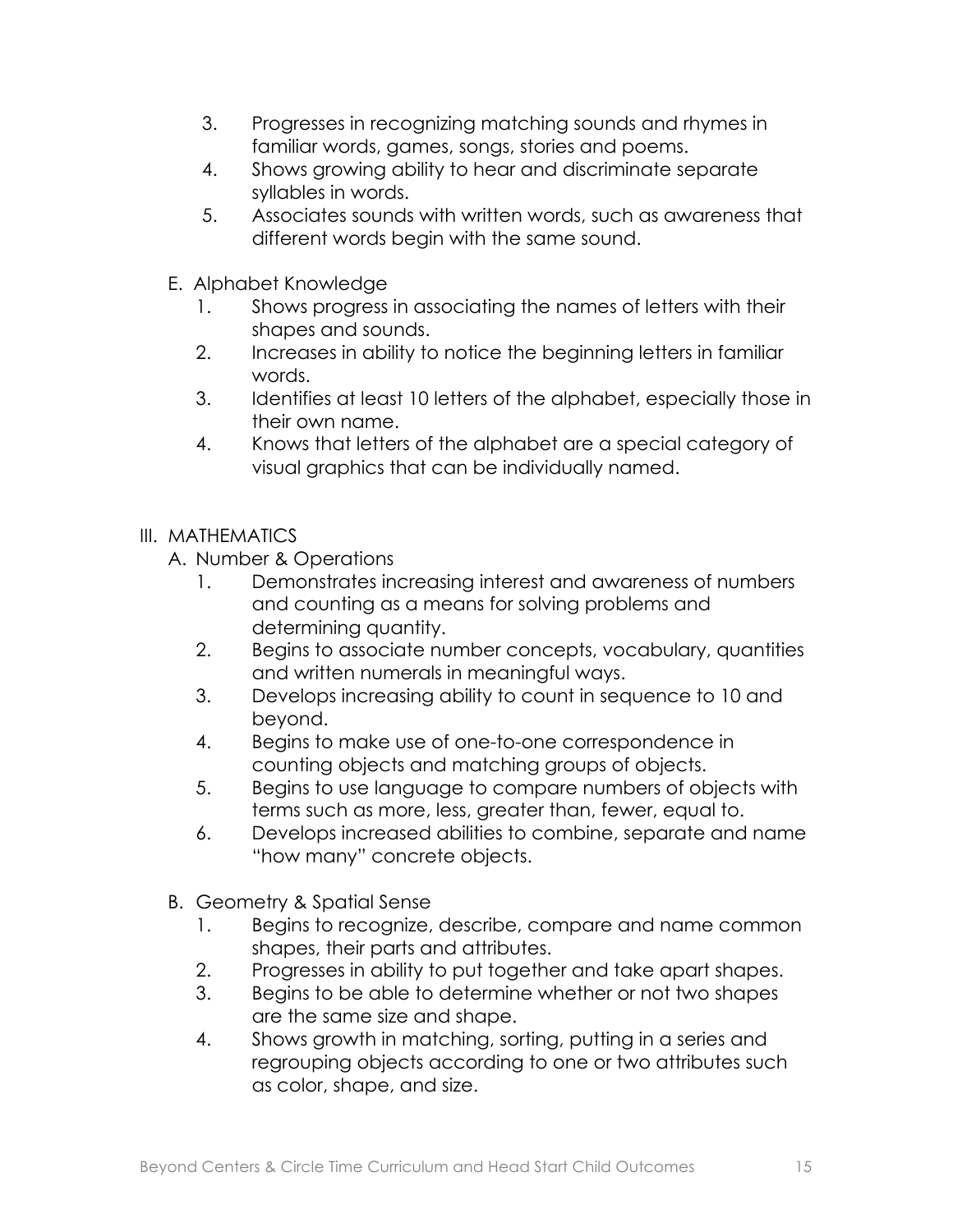- 5. Builds an increasing understanding of directionality, order and positions of objects and words such as up, down, over, under, top, bottom, inside, outside, in front and behind.
- IV. SCIENCE
	- A. Scientific Skills & Methods
		- 1. Begins to use senses and a variety of tools and simple measuring devices to gather information, investigate materials and observe processes and relationships.
		- 2. Develops increased ability to observe and discuss common properties, differences and comparisons among objects and materials.
		- 3. Begins to participate in simple investigations to test observations, discuss and draw conclusions and form generalizations.
		- 5. Begins to describe and discuss predictions, explanations and generalizations based on past experiences.
	- B. Scientific Knowledge
		- 1. Expands knowledge of and abilities to observe, describe and discuss the natural world, materials, living things and natural processes.
		- 2. Expands knowledge of and respect for their body and the environment.
		- 3. Develops growing awareness of ideas and language related to attributes of time and temperature.
		- 4. Shows increased awareness and beginning understanding of changes in materials and cause-effect relationships.

- A. Self Concept
	- 1. Begins to develop and express awareness of self in terms of specific abilities, characteristics and preferences.
	- 2. Develops growing capacity for independence in a range of activities, routines, and tasks.
	- 3. Demonstrates growing confidence in a range of abilities and expresses pride in accomplishments.
- B. Self Control
	- 1. Shows progress in expressing feelings, needs and opinions in difficult situations and conflicts without harming themselves, other, or property.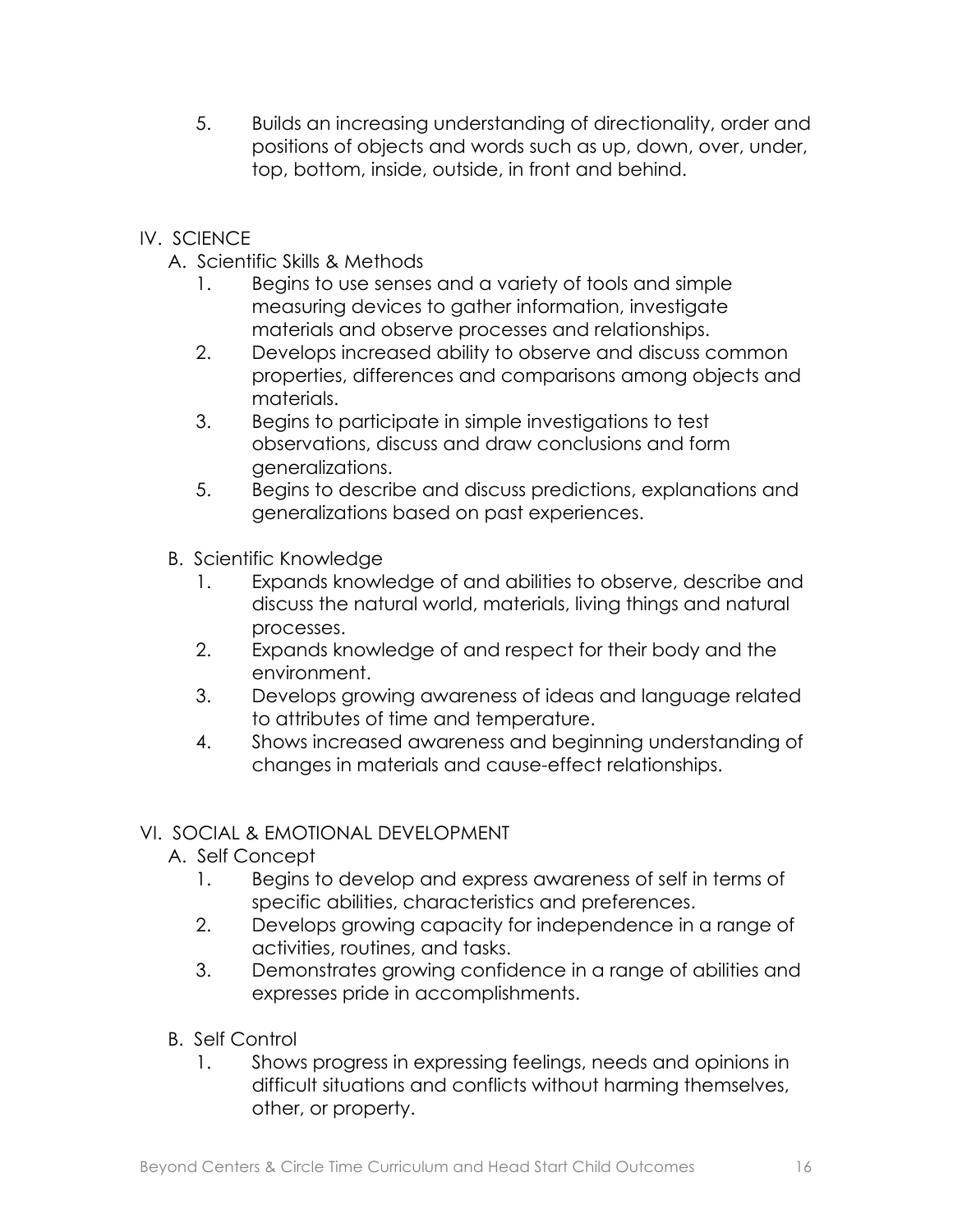- 2. Develops growing understanding of how their actions affect others and begins to accept the consequences of their actions.
- 3. Demonstrates increasing capacity to follow rules and routines and use materials purposefully, safely, and respectfully.
- C. Cooperation
	- 1. Increases abilities to sustain interactions with peers by helping, sharing and discussion.
	- 2. Shows increasing abilities to use compromise and discussion in working, playing and resolving conflicts with peers.
	- 3. Develops increasing abilities to give and take in interactions; to take turns in games or using materials; and to interact without being overly submissive or directive.
- D. Social Relationships
	- 1. Demonstrates increasing comfort in talking with and accepting guidance and directions from a range of familiar adults.
	- 2. Shows progress in developing friendships with peers.
	- 3. Progresses in responding sympathetically to peers who are in need, upset, hurt, or angry; and in expressing empathy or caring for others.
- E. Knowledge of Families & Communities
	- 1. Develops ability to identify personal characteristics including gender, and family composition.
	- 2. Progresses in understanding similarities and respecting differences among people, such as genders, race, special needs, culture, language, an family structures.
	- 3. Develops growing awareness of jobs and what is required to perform them.
	- 4. Begins to express and understand concepts and language of geography in the contexts of their classroom, home and community.
- VII. APPROACHES TO LEARNING
	- A. Initiative & Curiosity
		- 1. Chooses to participate in an increasing variety of tasks and activities.
		- 2. Develops increased ability to make independent choices.
		- 3. Approaches tasks and activities with increased flexibility, imagination and inventiveness.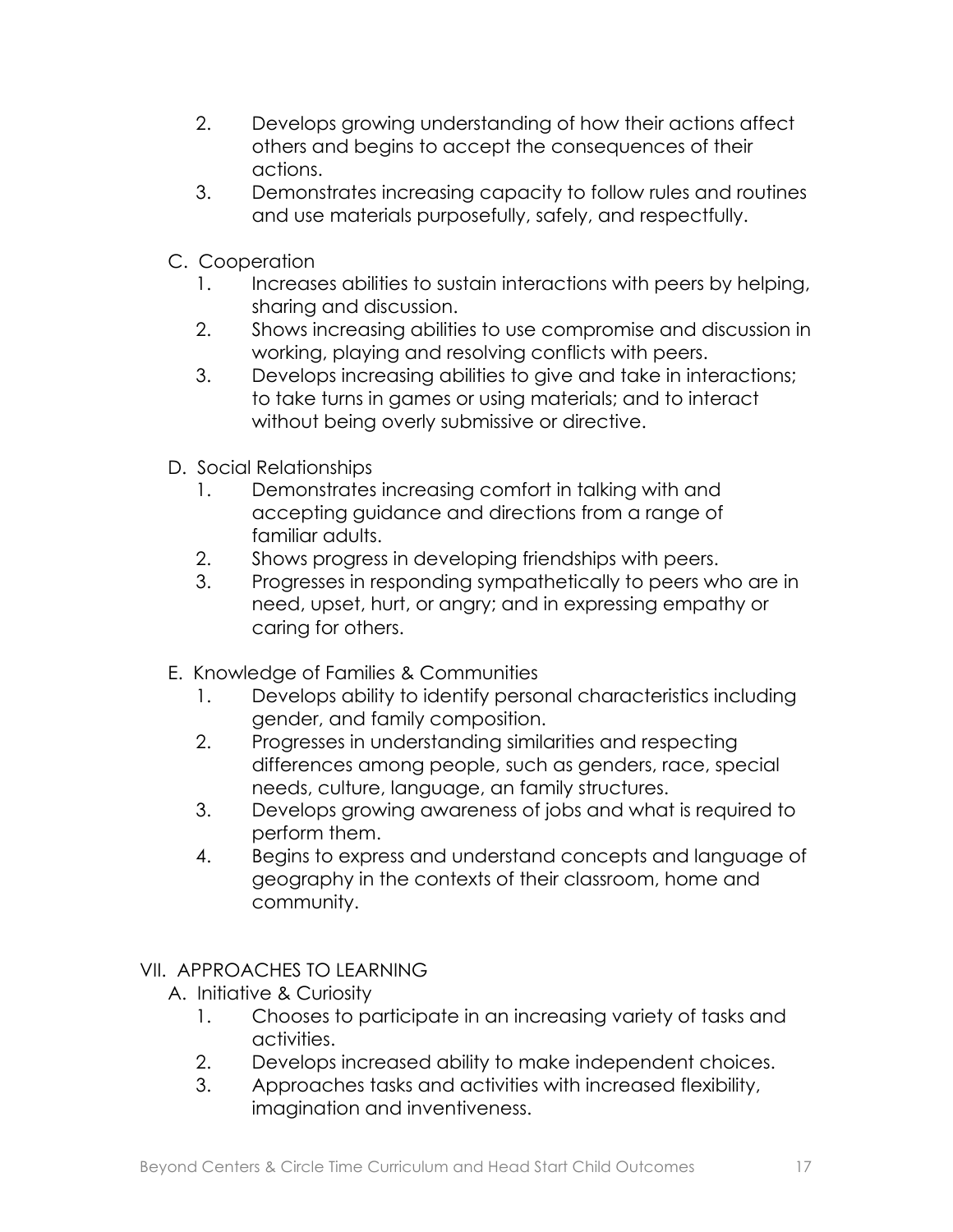- 4. Grows in eagerness to learn about and discuss a growing range of topics, ideas and tasks.
- B. Engagement & Persistence
	- 1. Grows in abilities to persist in and complete a variety of tasks, activities, projects and experiences.
	- 2. Demonstrates increasing ability to set goals and develop and follow through on plans.
	- 3. Shows growing capacity to maintain concentration over time on a task, question, set of directions or interactions, despite distractions and interruptions.
- C. Reasoning & Problem Solving
	- 1. Develops increasing ability to find more than one solution to a question, task or problem.
	- 2. Grows in recognizing and solving problems through active exploration, including trial and error, and interactions and discussions with peers and adults.
	- 3. Develops increasing abilities to classify, compare and contrast objects, events and experiences.

### VIII. PHYSICAL HEALTH & DEVELOPMENT

- A. Fine Motor Skills
	- 1. Develops growing strength, dexterity and control needed to use tools such as scissors, paper punch, stapler, and hammer.
- C. Health Status & Practices
	- 1. Progress in physical growth, strength, stamina, and flexibility.
	- 3. Shows growing independence in hygiene, nutrition and personal care when eating, dressing, washing hands, brushing teeth and toileting.
	- 4. Builds awareness and ability to follow basic health and safety rules such as fire safety, traffic and pedestrian safety, and responding appropriately to potentially harmful objects, substances and activities.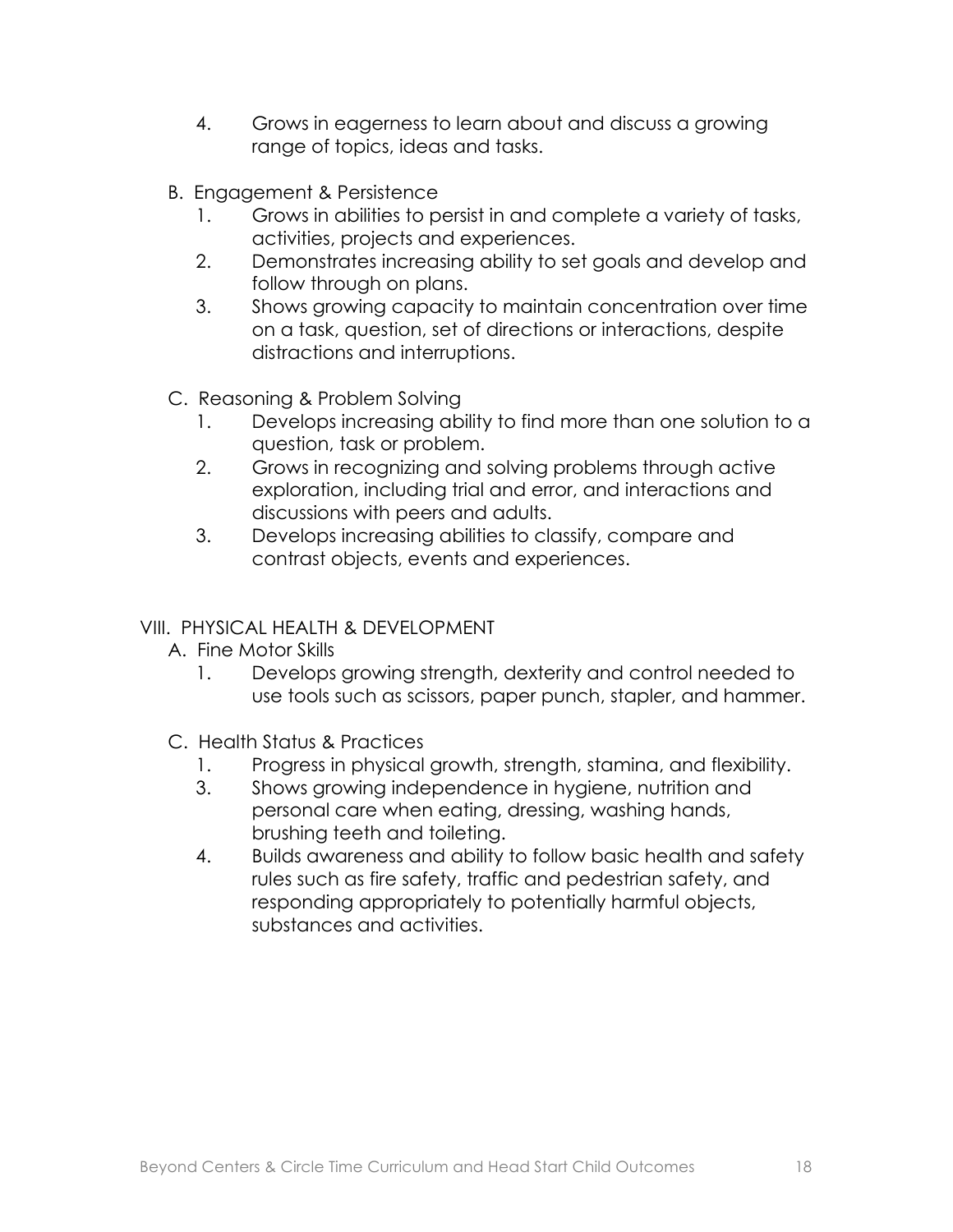#### **Free Play Free play on the playground. A variety of outside developmentally appropriate free choice activities are available with an emphasis on the three kinds of play (sensorimotor, construction, and dramatic play) and motor development.**

- I. LANGUAGE DEVELOPMENT
	- A. Listening and Understanding
		- 1. Demonstrates increasing ability to attend to and understand conversations, stories, songs, and poems.
		- 2. Shows progress in understanding and following simple and multiple-step directions.
		- 3. Understands an increasingly complex and varied vocabulary.
		- 4. For non-English speaking children, progresses in listening to and understanding English
	- B. Speaking & Communication
		- 1. Develops increasing abilities to understand and use language to communicate information, experiences, ideas, feeling, opinion, needs, questions and for other varied purposes.
		- 2. Progresses in abilities to initiate and respond appropriately in conversation and discussions with peers and adults.
		- 3. Uses an increasingly complex and varied spoken vocabulary.
		- 4. Progresses in clarity of pronunciation and towards speaking in sentences of increasing length and grammatical complexity.
		- 5. For non-English speaking children, progresses in speaking English.

- A. Phonological Awareness
	- 3. Progresses in recognizing matching sounds and rhymes in familiar words, games, songs, stories and poems.
- B. Book Knowledge & Appreciation
	- 1. Shows growing interest and involvement in listening to and discussing a variety of fiction and non-fiction books and poetry.
	- 2. Shows growing interest in reading-related activities, such as asking to have a favorite book read; choosing to look at books; drawing pictures based on stories; asking to take books home; going to the library; and engaging in pretendreading with other children.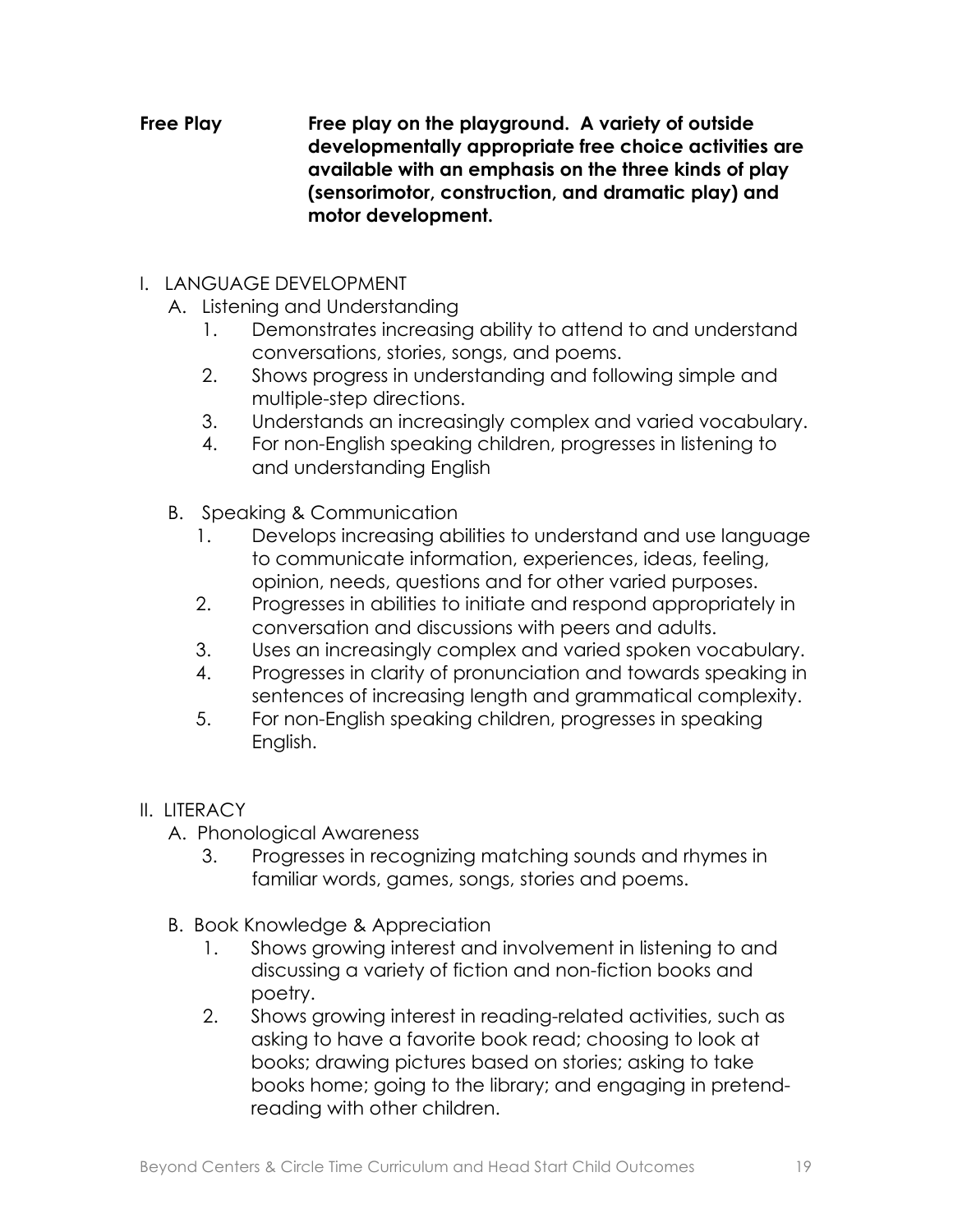- 3. Demonstrates progress in abilities to retell and dictate stories from books and experiences; to act out stories in dramatic play; and to predict what will happen net in a story.
- 4. Progresses in learning how to handle and care for books; knowing to view one page at a time in sequence from front to back; and understanding that a book has a title, author and illustrator.
- C. Print Awareness & Concepts
	- 1. Shows increasing awareness of print in classroom, home and community settings.
	- 2. Develops growing understanding of the different functions of forms of print such as signs, letters, newspapers, lists, messages, and menus.
	- 3. Demonstrates increasing awareness of concepts of print, such as that reading in English moves from top to bottom and from left to right, that speech can e written down, and that print conveys a message.
	- 4. Shows progress in recognizing the association between spoken and written words by following print as it is read aloud.
	- 5. Recognizes a word as a unit of print, or awareness that letters are grouped to form words, that words are separated by spaces.
	- D. Early Writing
	- 1. Develops understanding that writing is a way of communicating for a variety of purposes.
	- 2. Begins to represent stories and experiences through pictures, dictation, and in play.
	- 3. Experiments with a growing variety of writing tools and materials, such as pencils, crayons, and computers.
	- 4. Progresses from using scribbles, shapes, oar pictures to represent ideas, to using letter-like symbols, to copying or writing familiar words such as their own name.
- III. MATHEMATICS
	- A. Number & Operations
		- 1. Demonstrates increasing interest and awareness of numbers and counting as a means for solving problems and determining quantity.
		- 2. Begins to associate number concepts, vocabulary, quantities and written numerals in meaningful ways.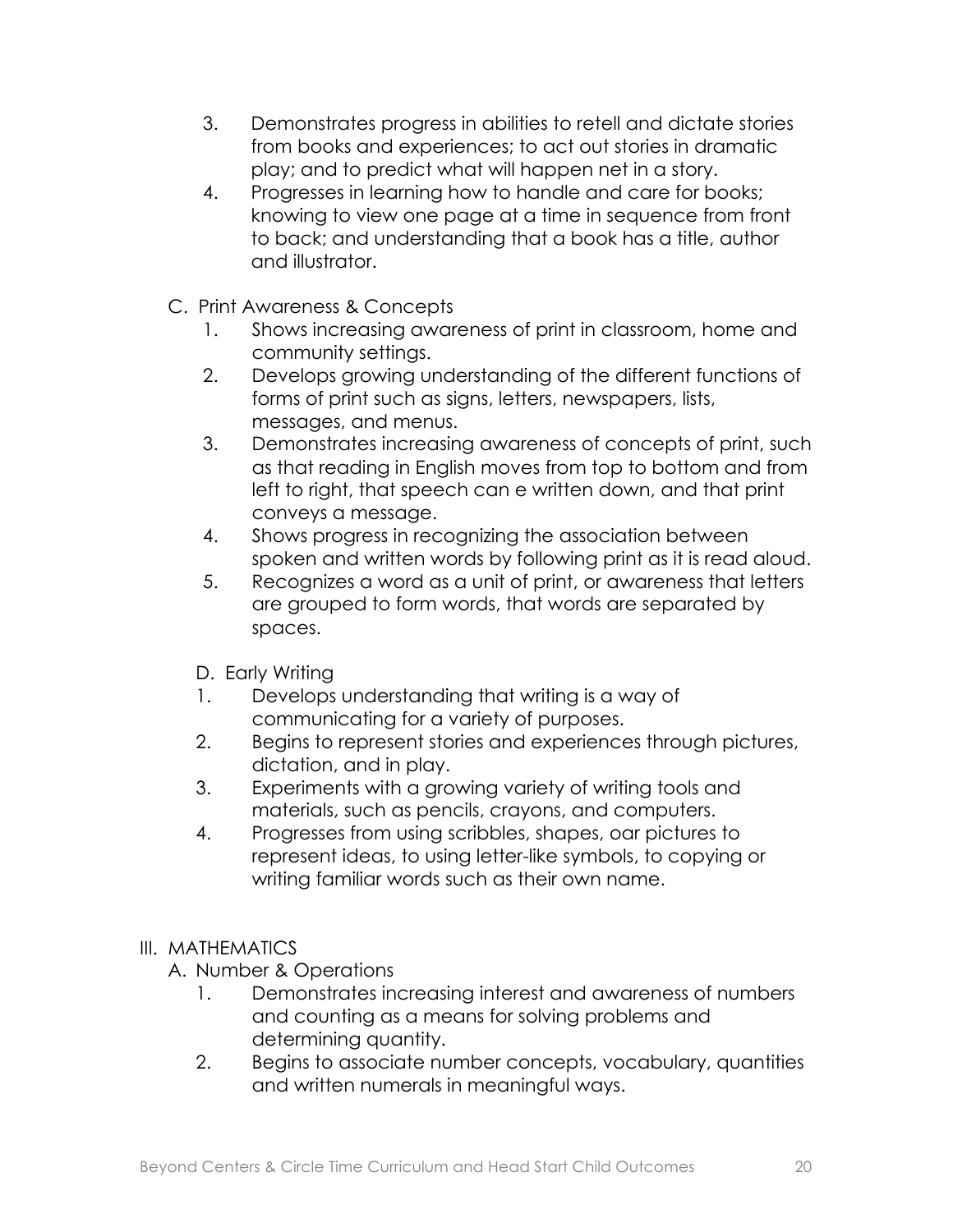- 3. Develops increasing ability to count in sequence to 10 and beyond.
- 4. Begins to make use of one-to-one correspondence in counting objects and matching groups of objects.
- 5. Begins to use language to compare numbers of objects with terms such as more, less, greater than, fewer, equal to.
- 6. Develops increased abilities to combine, separate and name "how many" concrete objects.
- B. Geometry & Spatial Sense
	- 1. Begins to recognize, describe, compare and name common shapes, their parts and attributes.
	- 2. Progresses in ability to put together and take apart shapes.
	- 3. Begins to be able to determine whether or not two shapes are the same size and shape.
	- 4. Shows growth in matching, sorting, putting in a series and regrouping objects according to one or two attributes such as color, shape, and size.
	- 5. Builds an increasing understanding of directionality, order and positions of objects and words such as up, down, over, under, top, bottom, inside, outside, in front and behind.
- IV. SCIENCE
	- A. Scientific Skills & Methods
		- 1. Begins to use senses and a variety of tools and simple measuring devices to gather information, investigate materials and observe processes and relationships.
		- 2. Develops increased ability to observe and discuss common properties, differences and comparisons among objects and materials.
		- 3. Begins to participate in simple investigations to test observations, discuss and draw conclusions and form generalizations.
		- 4. Develops growing abilities to collect, describe and record information through a variety of means, including discussion, drawings, maps and charts.
		- 5. Begins to describe and discuss predictions, explanations and generalizations based on past experiences
	- B. Scientific Knowledge
		- 1. Expands knowledge of and abilities to observe, describe and discuss the natural world, materials, living things and natural processes.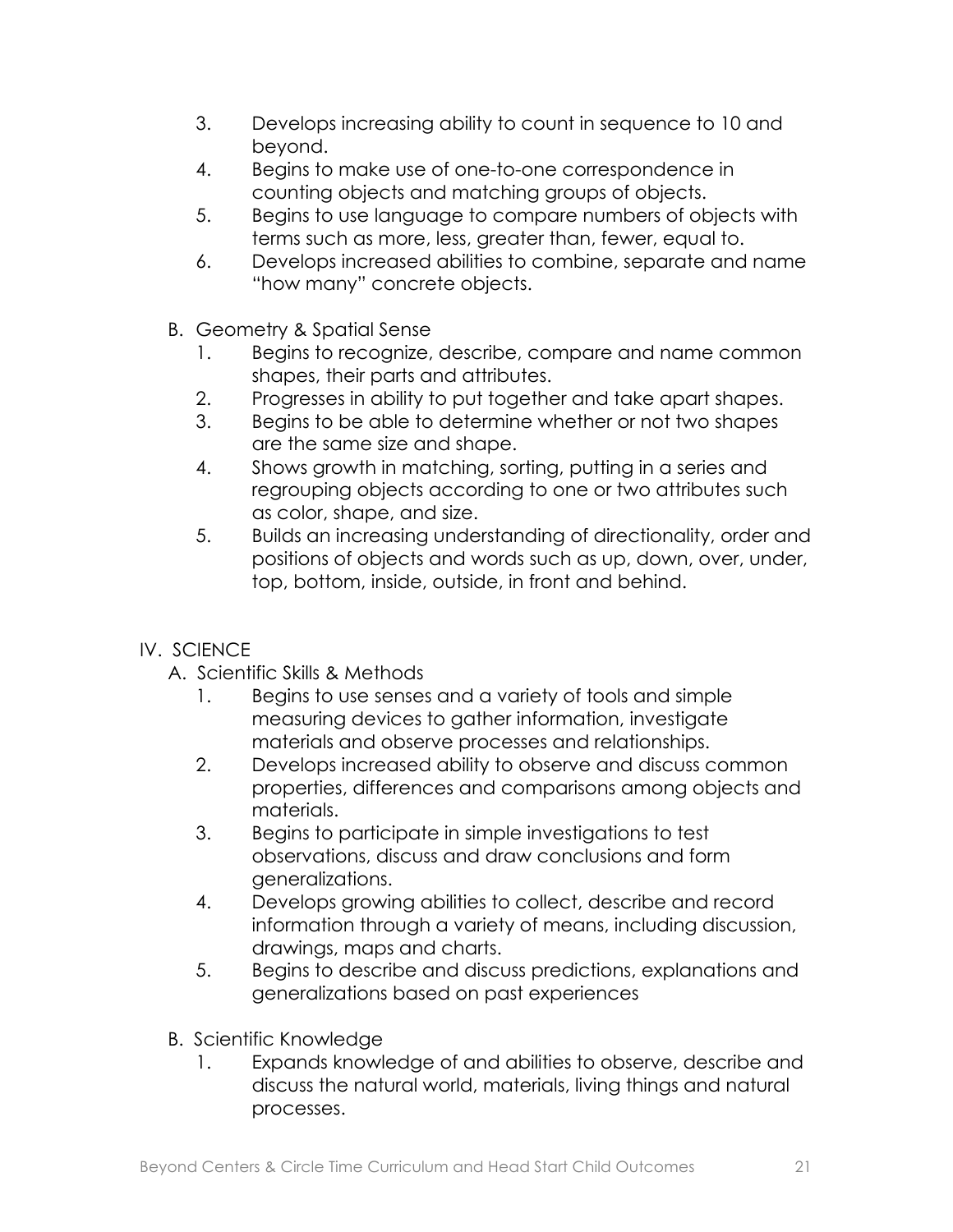- 2. Expands knowledge of and respect for their body and the environment.
- 3. Develops growing awareness of ideas and language related to attributes of time and temperature.
- 4. Shows increased awareness and beginning understanding of changes in materials and cause-effect relationships.
- V. CREATIVE ARTS
	- A. Music
		- 1. Participates with increasing interest and enjoyment in a variety of music activities, including listening, singing, finger plays, games, and performances.
		- 2. Experiments with a variety of musical instruments.
	- B. Art
		- 1. Gains ability in using different art media and materials in a variety of ways for creative expression and representation.
		- 2. Progresses in abilities to create drawings, painting, models, and other art creations that are more detailed, creative or realistic.
		- 3. Develops growing abilities to plan, work independently, and demonstrate care and persistence in a variety of art projects.
		- 4. Begins to understand and share opinions about artistic products and experiences.
	- C. Movement
		- 1. Expresses through movement and dancing what is felt and heard in various musical tempos and styles.
		- 2. Shows growth in moving in time to different patters of beat and rhythm in music.
	- D. Dramatic Play
		- 1. Participates in a variety of dramatic play activities that become more extended and complex.
		- 2. Shows growing creativity and imagination in using materials and in assuming different roles in dramatic play situations.

- A. Self Concept
	- 1. Begins to develop and express awareness of self in terms of specific abilities, characteristics and preferences.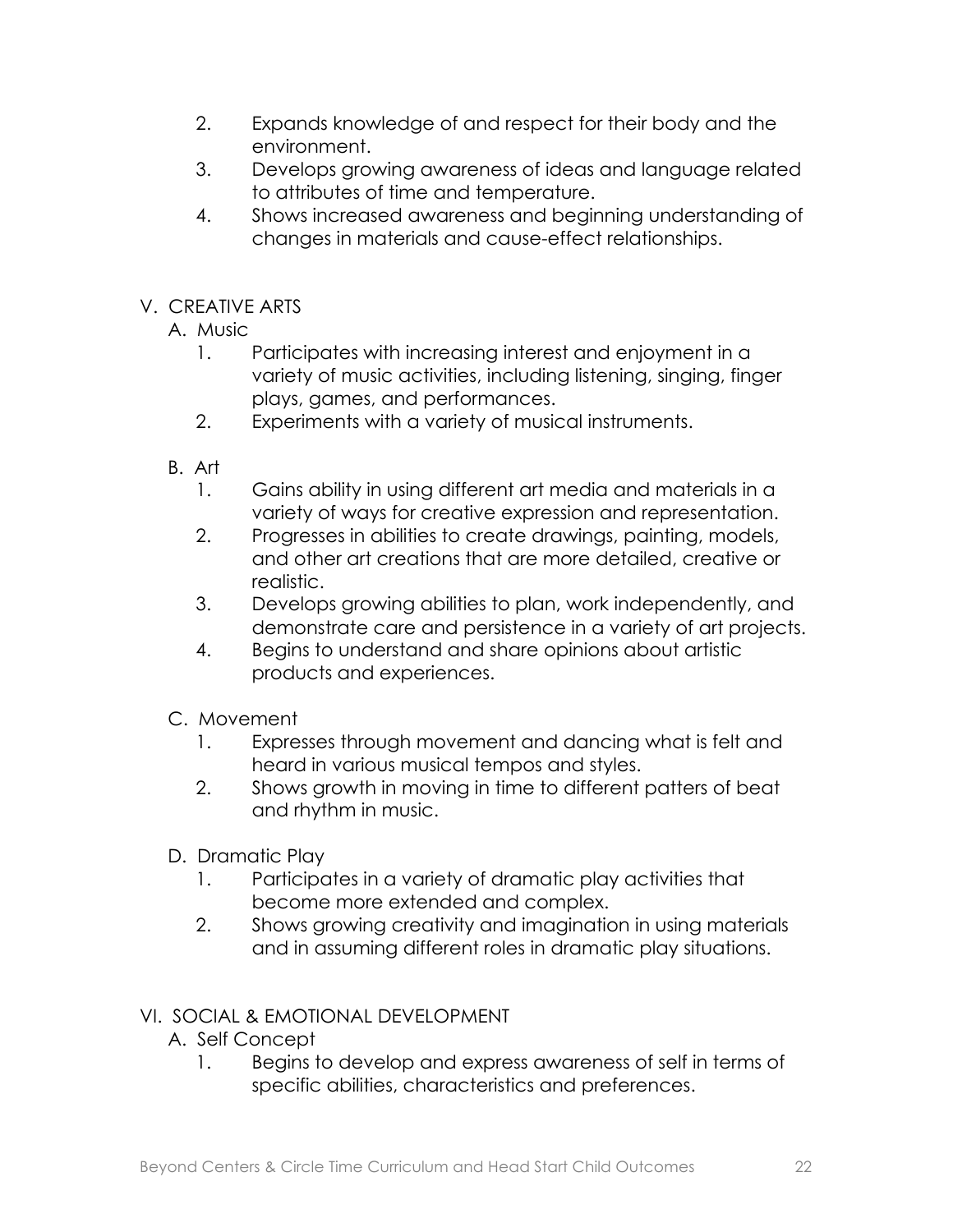- 2. Develops growing capacity for independence in a range of activities, routines, and tasks.
- 3. Demonstrates growing confidence in a range of abilities and expresses pride in accomplishments.
- B. Self Control
	- 1. Shows progress in expressing feelings, needs and opinions in difficult situations and conflicts without harming themselves, other, or property.
	- 2. Develops growing understanding of how their actions affect others and begins to accept the consequences of their actions.
	- 3. Demonstrates increasing capacity to follow rules and routines and use materials purposefully, safely, and respectfully.
- C. Cooperation
	- 1. Increases abilities to sustain interactions with peers by helping, sharing and discussion.
	- 2. Shows increasing abilities to use compromise and discussion in working, playing and resolving conflicts with peers.
	- 3. Develops increasing abilities to give and take in interactions; to take turns in games or using materials; and to interact without being overly submissive or directive.
- D. Social Relationships
	- 1. Demonstrates increasing comfort in talking with and accepting guidance and directions from a range of familiar adults.
	- 2. Shows progress in developing friendships with peers.
	- 3. Progresses in responding sympathetically to peers who are in need, upset, hurt, or angry; and in expressing empathy or caring for others.
- E. Knowledge of Families & Communities
	- 1. Develops ability to identify personal characteristics including gender, and family composition.
	- 2. Progresses in understanding similarities and respecting differences among people, such as genders, race, special needs, culture, language, an family structures.
	- 3. Develops growing awareness of jobs and what is required to perform them.
	- 4. Begins to express and understand concepts and language of geography in the contexts of their classroom, home and community.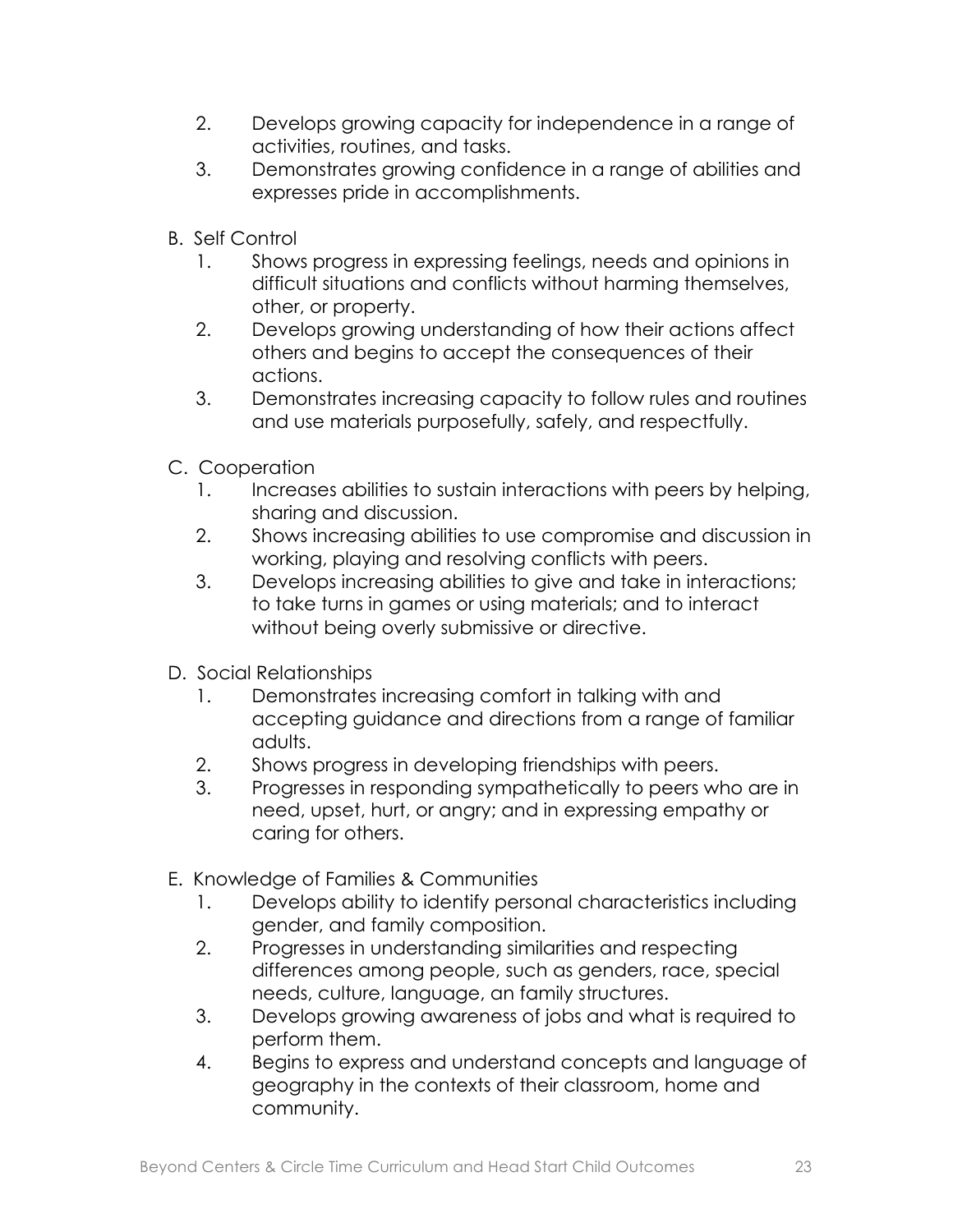### VII. APPROACHES TO LEARNING

- A. Initiative & Curiosity
	- 1. Chooses to participate in an increasing variety of tasks and activities.
	- 2. Develops increased ability to make independent choices.
	- 3. Approaches tasks and activities with increased flexibility, imagination and inventiveness.
	- 4. Grows in eagerness to learn about and discuss a growing range of topics, ideas and tasks.
- B. Engagement & Persistence
	- 1. Grows in abilities to persist in and complete a variety of tasks, activities, projects and experiences.
	- 2. Demonstrates increasing ability to set goals and develop and follow through on plans.
	- 3. Shows growing capacity to maintain concentration over time on a task, question, set of directions or interactions, despite distractions and interruptions.
- C. Reasoning & Problem Solving
	- 1. Develops increasing ability to find more than one solution to a question, task or problem.
	- 2. Grows in recognizing and solving problems through active exploration, including trial and error, and interactions and discussions with peers and adults.
	- 3. Develops increasing abilities to classify, compare and contrast objects, events and experiences.

### VIII. PHYSICAL HEALTH & DEVELOPMENT

- A. Fine Motor Skills
	- 1. Develops growing strength, dexterity and control needed to use tools such as scissors, paper punch, stapler, and hammer.
	- 2. Grows in hand-eye coordination in building with blocks, putting together puzzles, reproducing shapes and patterns, stringing beads and using scissors.
	- 3. Progresses in abilities to use writing, drawing and art tools including pencils, marker, chalk, paintbrushes, and various types of technology.
- B. Gross Motor Skills
	- 1. Shows increasing levels of proficiency, control and balance in walking, climbing, running, jumping, hopping, skipping, marching and galloping.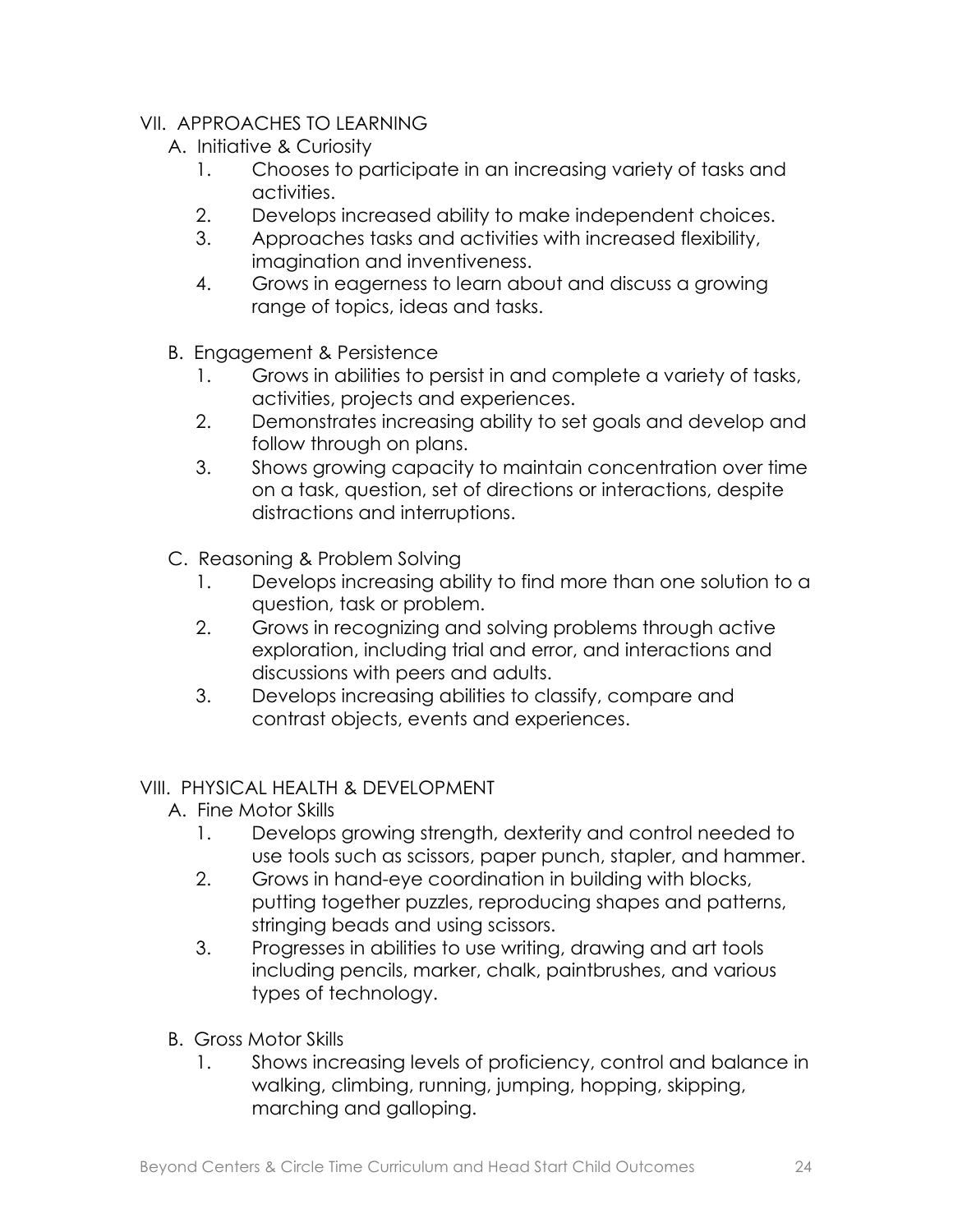- 2. Demonstrates increasing abilities to coordinate movements in throwing, catching, kicking, bouncing balls, and using the slide and swing.
- C. Health Status & Practices
	- 1. Progress in physical growth, strength, stamina, and flexibility.
	- 2. Participates actively in games, outdoor play and other forms of exercise that enhance physical fitness.
	- 3. Shows growing independence in hygiene, nutrition and personal care when eating, dressing, washing hands, brushing teeth and toileting.
	- 4. Builds awareness and ability to follow basic health and safety rules such as fire safety, traffic and pedestrian safety, and responding appropriately to potentially harmful objects, substances and activities.
- **Center Time The theme series suggests a Monday/Wednesday lesson plan that emphasizes fluid play, dramatic play, and a teacher directed art experience. The Tuesday/Thursday lesson plan emphasizes fluid play, dramatic play, and early literacy experiences. The Friday lesson plan is a combination of the week's successful play opportunities plus a cooking experience for ½ the group. Depending on the day and the theme every VPK standard is supported by the experiences suggested. Certain themes support specific standards and these are highlighted to emphasize their inclusion.**

### I. LANGUAGE DEVELOPMENT

- A. Listening and Understanding
	- 1. Demonstrates increasing ability to attend to and understand conversations, stories, songs, and poems.
	- 2. Shows progress in understanding and following simple and multiple-step directions.
	- 3. Understands an increasingly complex and varied vocabulary.
	- 4. For non-English speaking children, progresses in listening to and understanding English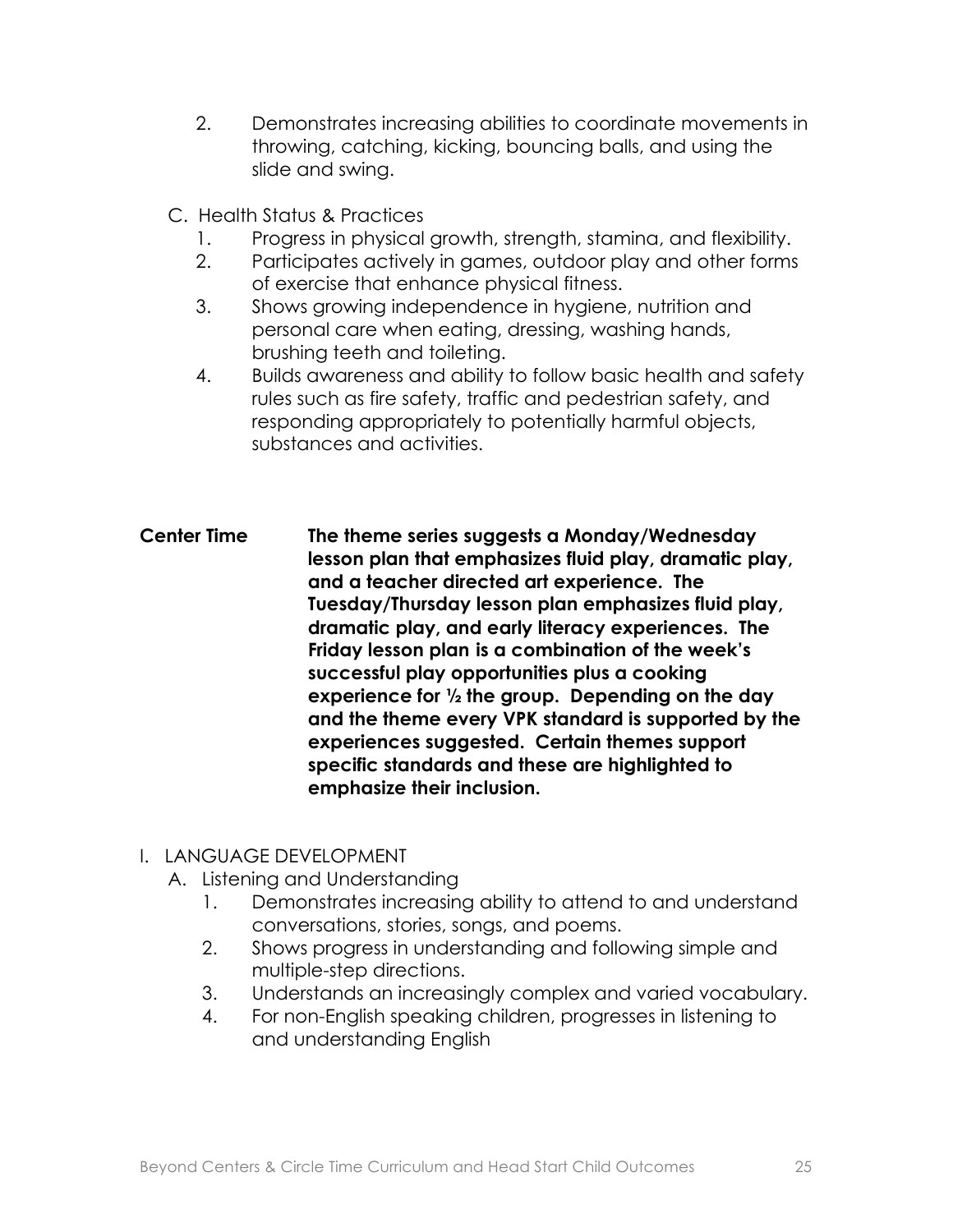- B. Speaking & Communication
	- 1. Develops increasing abilities to understand and use language to communicate information, experiences, ideas, feeling, opinion, needs, questions and for other varied purposes.
	- 2. Progresses in abilities to initiate and respond appropriately in conversation and discussions with peers and adults.
	- 3. Uses an increasingly complex and varied spoken vocabulary.
	- 4. Progresses in clarity of pronunciation and towards speaking in sentences of increasing length and grammatical complexity.
	- 5. For non-English speaking children, progresses in speaking English.

- A. Phonological Awareness
	- 1. Shows increasing ability to discriminate and identify sounds in spoken language.
	- 2. Shows growing awareness of beginning and ending sounds of words.
	- 3. Progresses in recognizing matching sounds and rhymes in familiar words, games, songs, stories and poems.
	- 4. Shows growing ability to hear and discriminate separate syllables in words.
	- 5. Associates sounds with written words, such as awareness that different words begin with the same sound.
- B. Book Knowledge & Appreciation
	- 1. Shows growing interest and involvement in listening to and discussing a variety of fiction and non-fiction books and poetry.
	- 2. Shows growing interest in reading-related activities, such as asking to have a favorite book read; choosing to look at books; drawing pictures based on stories; asking to take books home; going to the library; and engaging in pretendreading with other children.
	- 3. Demonstrates progress in abilities to retell and dictate stories from books and experiences; to act out stories in dramatic play; and to predict what will happen net in a story.
	- 4. Progresses in learning how to handle and care for books; knowing to view one page at a time in sequence from front to back; and understanding that a book has a title, author and illustrator.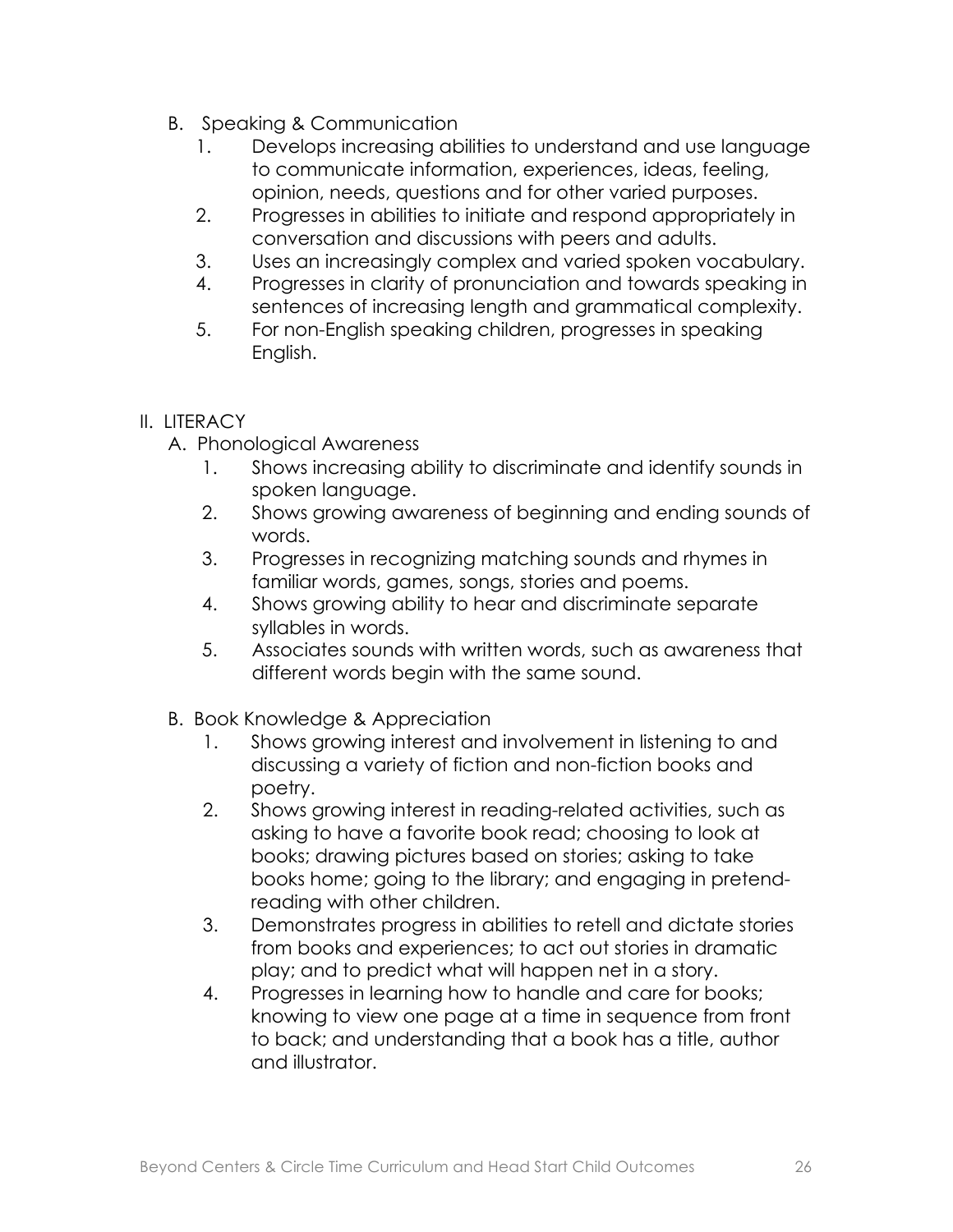- C. Print Awareness & Concepts
	- 1. Shows increasing awareness of print in classroom, home and community settings.
	- 2. Develops growing understanding of the different functions of forms of print such as signs, letters, newspapers, lists, messages, and menus.
	- 3. Demonstrates increasing awareness of concepts of print, such as that reading in English moves from top to bottom and from left to right, that speech can e written down, and that print conveys a message.
	- 4. Shows progress in recognizing the association between spoken and written words by following print as it is read aloud.
	- 5. Recognizes a word as a unit of print, or awareness that letters are grouped to form words, that words are separated by spaces.
- D. Early Writing
	- 1. Develops understanding that writing is a way of communicating for a variety of purposes.
	- 2. Begins to represent stories and experiences through pictures, dictation, and in play.
	- 3. Experiments with a growing variety of writing tools and materials, such as pencils, crayons, and computers.
	- 4. Progresses from using scribbles, shapes, oar pictures to represent ideas, to using letter-like symbols, to copying or writing familiar words such as their own name.
- E. Alphabet Knowledge
	- 1. Shows progress in associating the names of letters with their shapes and sounds.
	- 2. Increases in ability to notice the beginning letters in familiar words.
	- 3. Identifies at least 10 letters of the alphabet, especially those in their own name.
	- 4. Knows that letters of the alphabet are a special category of visual graphics that can be individually named.

### III. MATHEMATICS

- A. Number & Operations
	- 1. Demonstrates increasing interest and awareness of numbers and counting as a means for solving problems and determining quantity.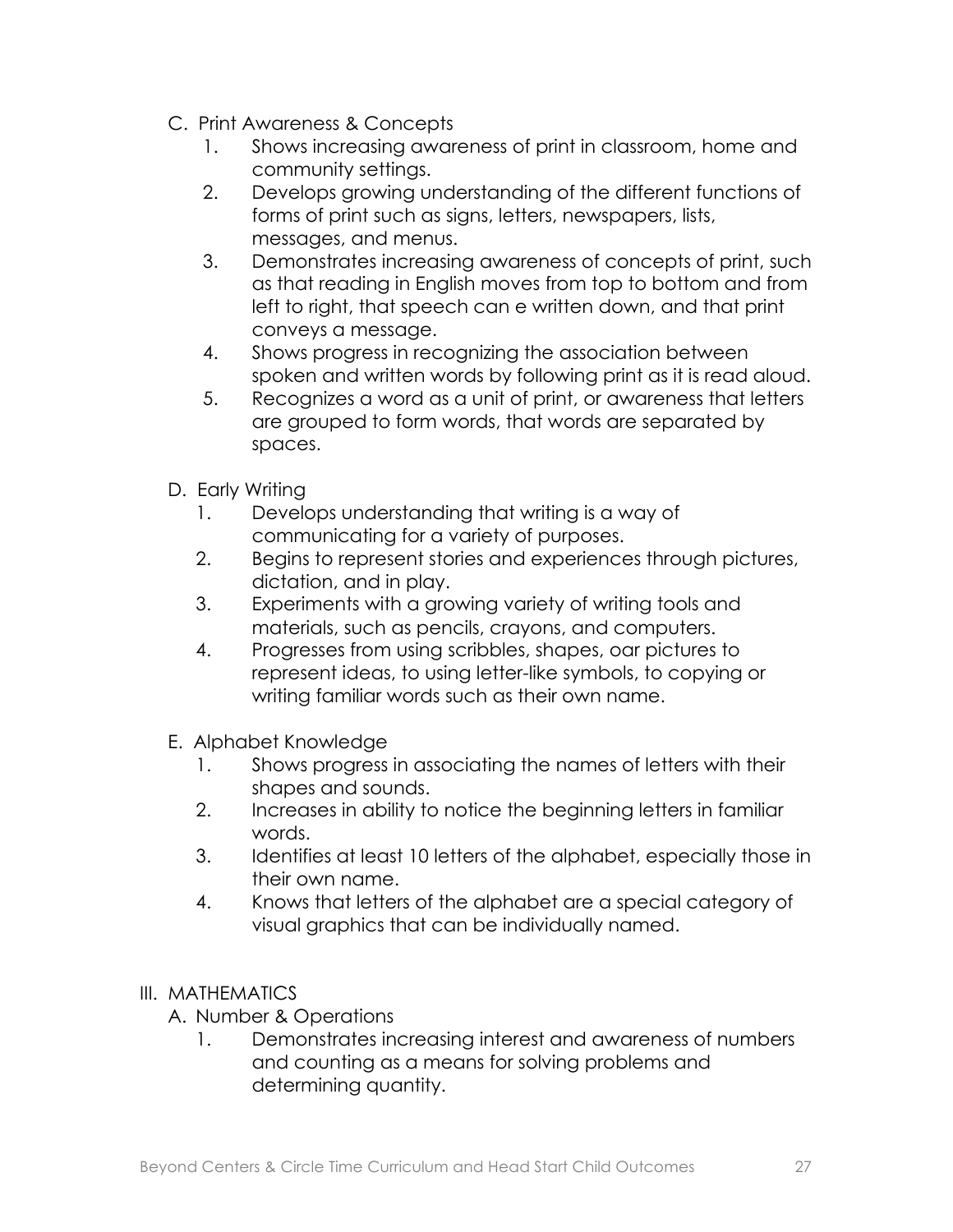- 2. Begins to associate number concepts, vocabulary, quantities and written numerals in meaningful ways.
- 3. Develops increasing ability to count in sequence to 10 and beyond.
- 4. Begins to make use of one-to-one correspondence in counting objects and matching groups of objects.
- 5. Begins to use language to compare numbers of objects with terms such as more, less, greater than, fewer, equal to.
- 6. Develops increased abilities to combine, separate and name "how many" concrete objects.
- B. Geometry & Spatial Sense
	- 1. Begins to recognize, describe, compare and name common shapes, their parts and attributes.
	- 2. Progresses in ability to put together and take apart shapes.
	- 3. Begins to be able to determine whether or not two shapes are the same size and shape.
	- 4. Shows growth in matching, sorting, putting in a series and regrouping objects according to one or two attributes such as color, shape, and size.
	- 5. Builds an increasing understanding of directionality, order and positions of objects and words such as up, down, over, under, top, bottom, inside, outside, in front and behind.
- C. Patterns & Measurement
	- 1. Enhances abilities to recognize, duplicate and extend simple patterns using a variety of materials
	- 2. Shows increasing abilities to match, sort, put in a series, and regroup objects according to one or two attributes such as shape or size.
	- 3. Begins to make comparisons between several objects based on a single attribute.
	- 4. Shows progress in using standard and non-standard measures for length and area of objects.
- IV. SCIENCE
	- A. Scientific Skills & Methods
		- 1. Begins to use senses and a variety of tools and simple measuring devices to gather information, investigate materials and observe processes and relationships.
		- 2. Develops increased ability to observe and discuss common properties, differences and comparisons among objects and materials.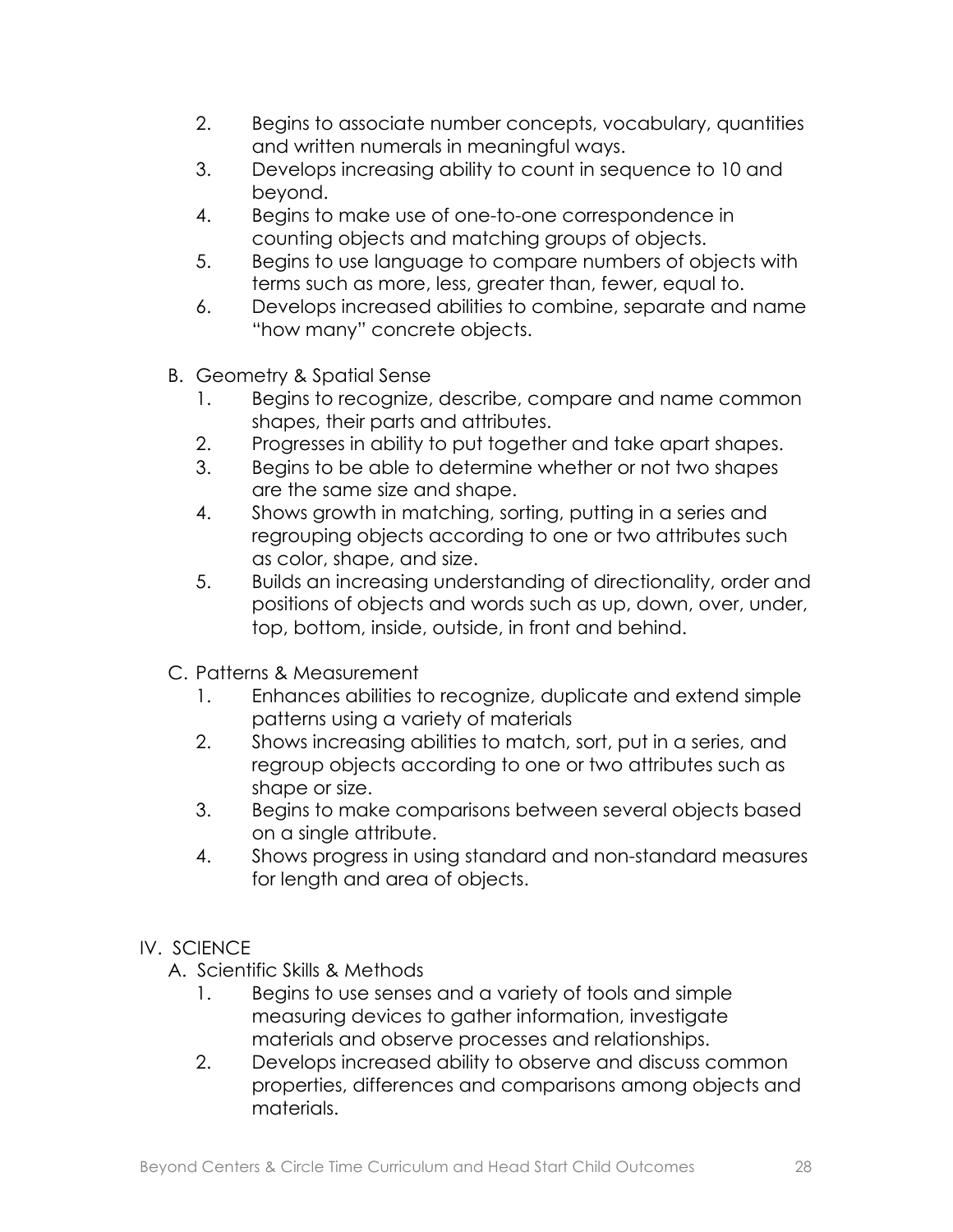- 3. Begins to participate in simple investigations to test observations, discuss and draw conclusions and form generalizations.
- 4. Develops growing abilities to collect, describe and record information through a variety of means, including discussion, drawings, maps and charts.
- 5. Begins to describe and discuss predictions, explanations and generalizations based on past experiences.
- B. Scientific Knowledge
	- 1. Expands knowledge of and abilities to observe, describe and discuss the natural world, materials, living things and natural processes.
	- 2. Expands knowledge of and respect for their body and the environment.
	- 3. Develops growing awareness of ideas and language related to attributes of time and temperature.
	- 4. Shows increased awareness and beginning understanding of changes in materials and cause-effect relationships.
- V. CREATIVE ARTS
	- A. Music
		- 1. Participates with increasing interest and enjoyment in a variety of music activities, including listening, singing, finger plays, games, and performances.
		- 2. Experiments with a variety of musical instruments.
	- B. Art
		- 1. Gains ability in using different art media and materials in a variety of ways for creative expression and representation.
		- 2. Progresses in abilities to create drawings, painting, models, and other art creations that are more detailed, creative or realistic.
		- 3. Develops growing abilities to plan, work independently, and demonstrate care and persistence in a variety of art projects.
		- 4. Begins to understand and share opinions about artistic products and experiences.
	- C. Movement
		- 1. Expresses through movement and dancing what is felt and heard in various musical tempos and styles.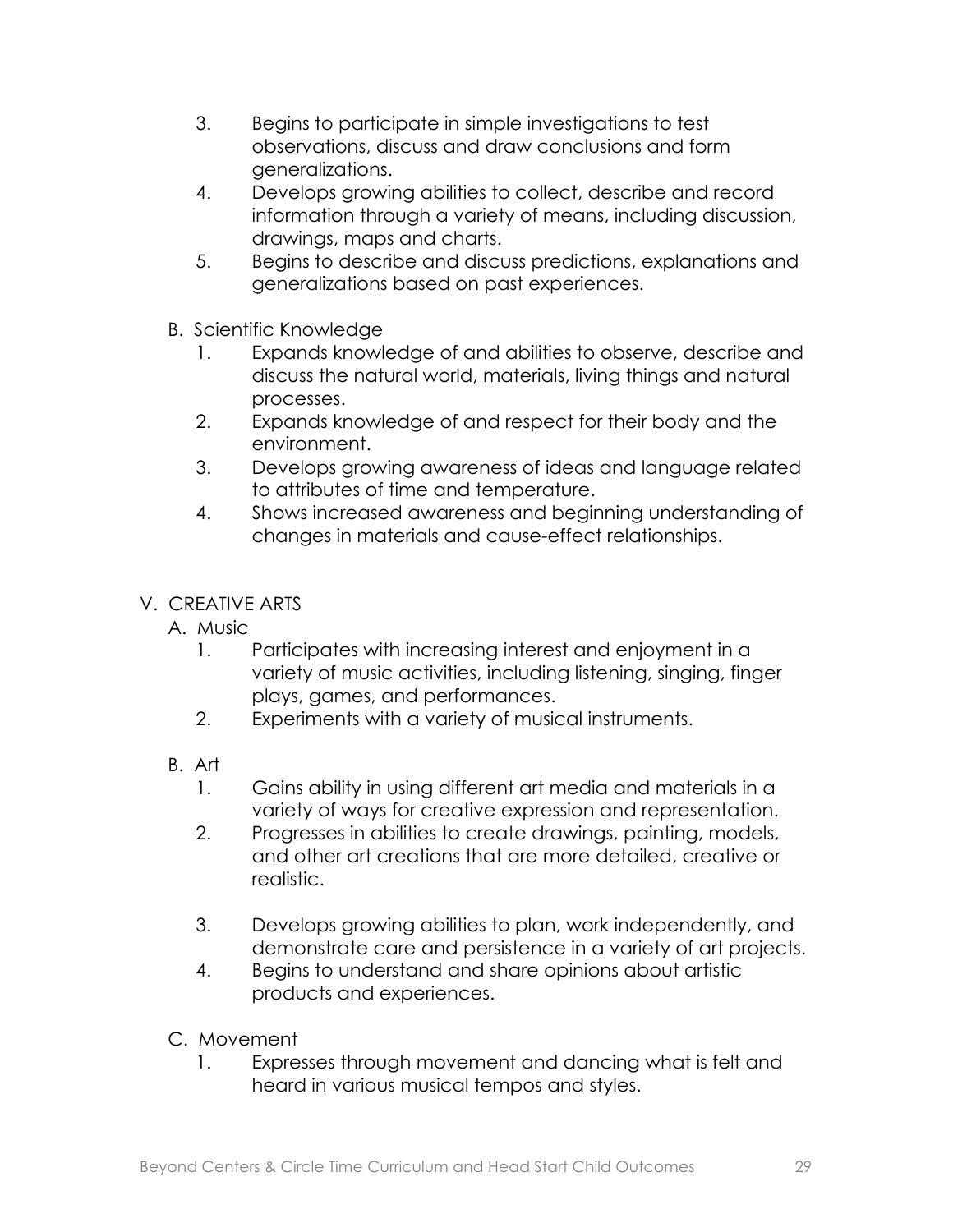- 2. Shows growth in moving in time to different patters of beat and rhythm in music.
- D. Dramatic Play
	- 1. Participates in a variety of dramatic play activities that become more extended and complex.
	- 2. Shows growing creativity and imagination in using materials and in assuming different roles in dramatic play situations.

- A. Self Concept
	- 1. Begins to develop and express awareness of self in terms of specific abilities, characteristics and preferences.
	- 2. Develops growing capacity for independence in a range of activities, routines, and tasks.
	- 3. Demonstrates growing confidence in a range of abilities and expresses pride in accomplishments.
- B. Self Control
	- 1. Shows progress in expressing feelings, needs and opinions in difficult situations and conflicts without harming themselves, other, or property.
	- 2. Develops growing understanding of how their actions affect others and begins to accept the consequences of their actions.
	- 3. Demonstrates increasing capacity to follow rules and routines and use materials purposefully, safely, and respectfully.
- C. Cooperation
	- 1. Increases abilities to sustain interactions with peers by helping, sharing and discussion.
	- 2. Shows increasing abilities to use compromise and discussion in working, playing and resolving conflicts with peers.
	- 3. Develops increasing abilities to give and take in interactions; to take turns in games or using materials; and to interact without being overly submissive or directive.
- D. Social Relationships
	- 1. Demonstrates increasing comfort in talking with and accepting guidance and directions from a range of familiar adults.
	- 2. Shows progress in developing friendships with peers.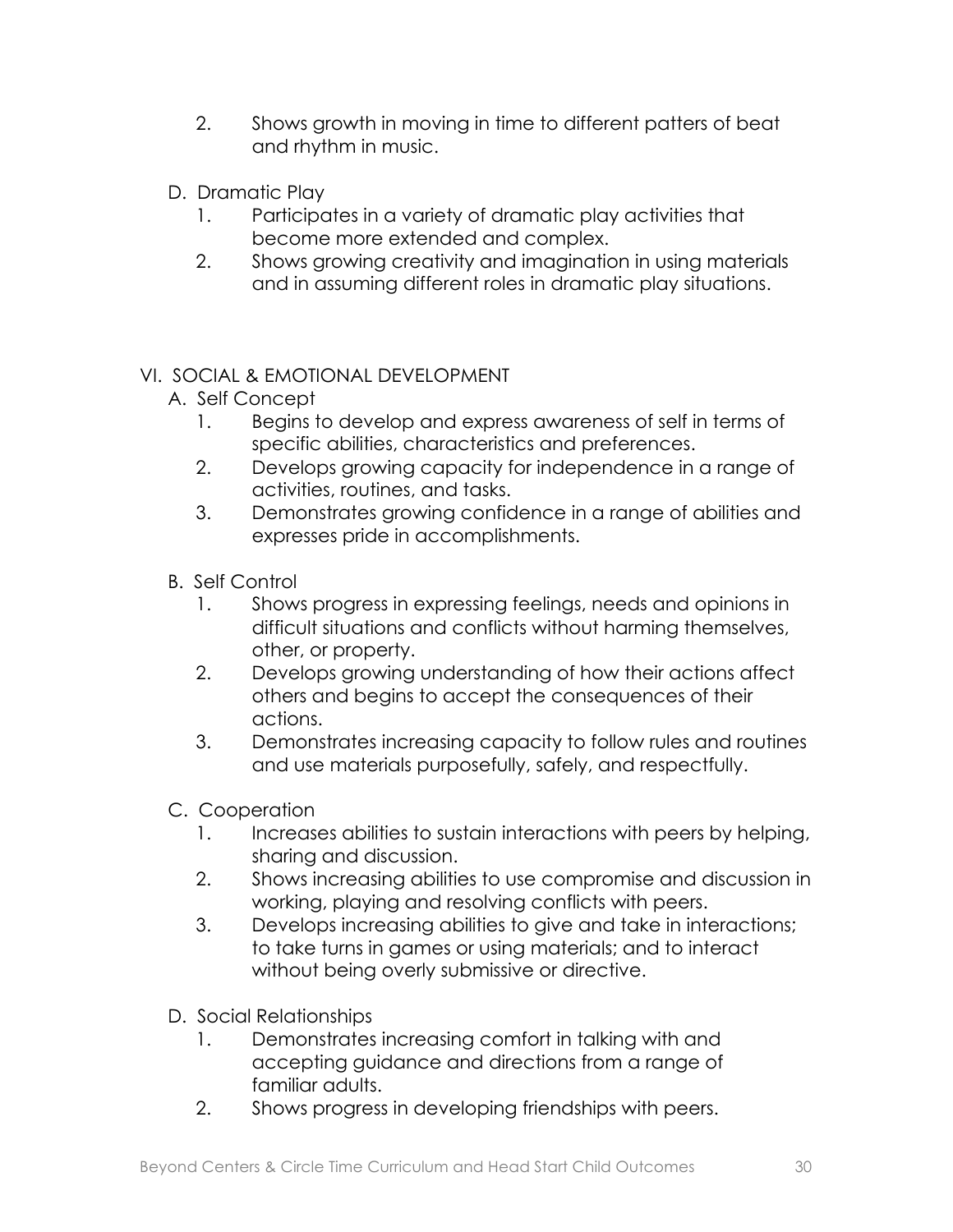- 3. Progresses in responding sympathetically to peers who are in need, upset, hurt, or angry; and in expressing empathy or caring for others.
- E. Knowledge of Families & Communities
	- 1. Develops ability to identify personal characteristics including gender, and family composition.
	- 2. Progresses in understanding similarities and respecting differences among people, such as genders, race, special needs, culture, language, an family structures.
	- 3. Develops growing awareness of jobs and what is required to perform them.
	- 4. Begins to express and understand concepts and language of geography in the contexts of their classroom, home and community.
- VII. APPROACHES TO LEARNING
	- A. Initiative & Curiosity
		- 1. Chooses to participate in an increasing variety of tasks and activities.
		- 2. Develops increased ability to make independent choices.
		- 3. Approaches tasks and activities with increased flexibility, imagination and inventiveness.
		- 4. Grows in eagerness to learn about and discuss a growing range of topics, ideas and tasks.
	- B. Engagement & Persistence
		- 1. Grows in abilities to persist in and complete a variety of tasks, activities, projects and experiences.
		- 2. Demonstrates increasing ability to set goals and develop and follow through on plans.
		- 3. Shows growing capacity to maintain concentration over time on a task, question, set of directions or interactions, despite distractions and interruptions.
	- C. Reasoning & Problem Solving
		- 1. Develops increasing ability to find more than one solution to a question, task or problem.
		- 2. Grows in recognizing and solving problems through active exploration, including trial and error, and interactions and discussions with peers and adults.
		- 3. Develops increasing abilities to classify, compare and contrast objects, events and experiences.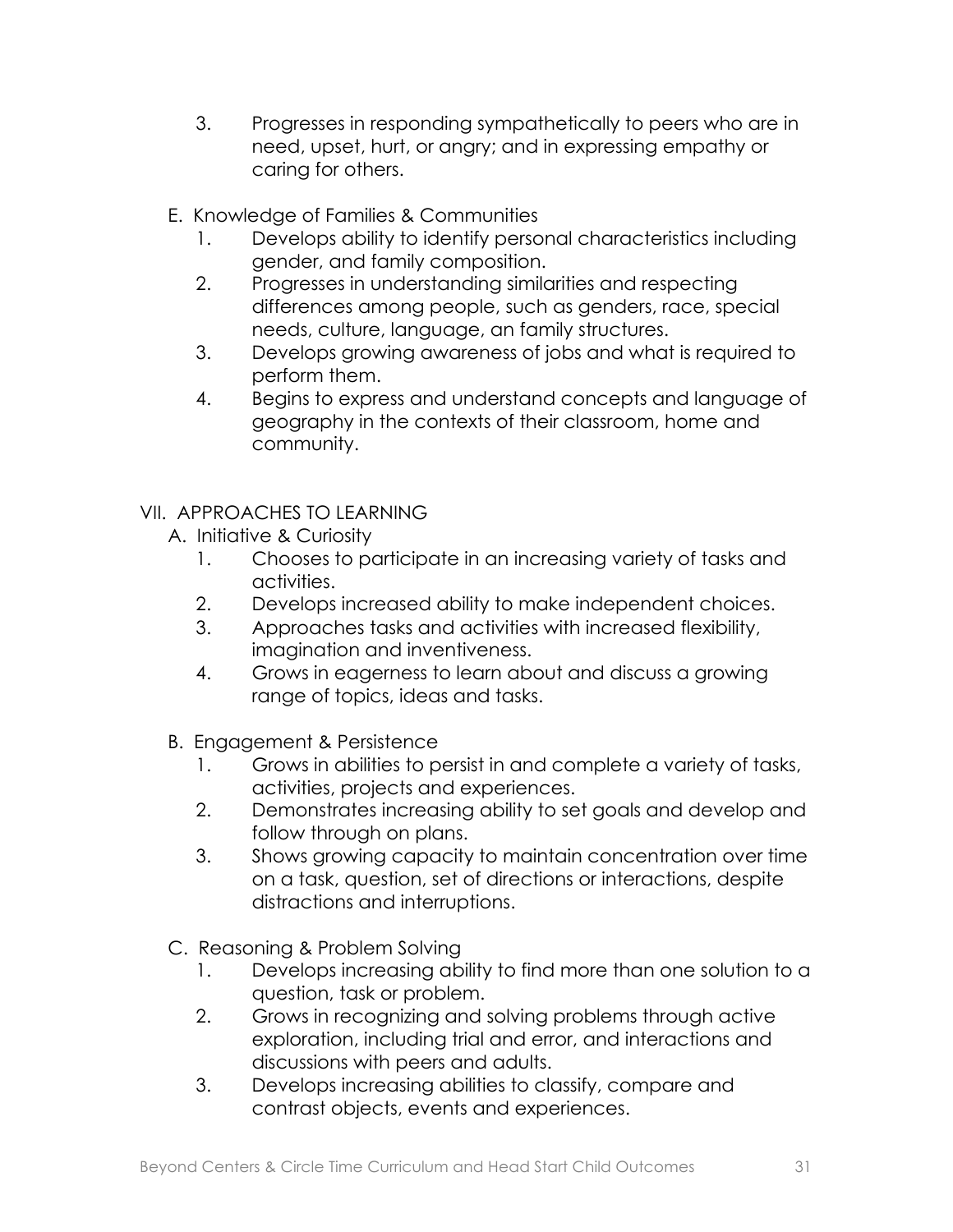### VIII. PHYSICAL HEALTH & DEVELOPMENT

- A. Fine Motor Skills
	- 1. Develops growing strength, dexterity and control needed to use tools such as scissors, paper punch, stapler, and hammer.
	- 2. Grows in hand-eye coordination in building with blocks, putting together puzzles, reproducing shapes and patterns, stringing beads and using scissors.
	- 3. Progresses in abilities to use writing, drawing and art tools including pencils, marker, chalk, paintbrushes, and various types of technology.
- B. Gross Motor Skills
	- 1. Shows increasing levels of proficiency, control and balance in walking, climbing, running, jumping, hopping, skipping, marching and galloping.
	- 2. Demonstrates increasing abilities to coordinate movements in throwing, catching, kicking, bouncing balls, and using the slide and swing.
- C. Health Status & Practices
	- 1. Progress in physical growth, strength, stamina, and flexibility.
	- 2. Participates actively in games, outdoor play and other forms of exercise that enhance physical fitness.
	- 3. Shows growing independence in hygiene, nutrition and personal care when eating, dressing, washing hands, brushing teeth and toileting.
	- 4. Builds awareness and ability to follow basic health and safety rules such as fire safety, traffic and pedestrian safety, and responding appropriately to potentially harmful objects, substances and activities.

#### **Literacy Circle The theme series suggests a circle after center time that describes experiences that are planned to focus on the standards listed in IV. Language, Communication and Emergent Literacy.**

- I. LANGUAGE DEVELOPMENT
	- A. Listening and Understanding
		- 1. Demonstrates increasing ability to attend to and understand conversations, stories, songs, and poems.
		- 2. Shows progress in understanding and following simple and multiple-step directions.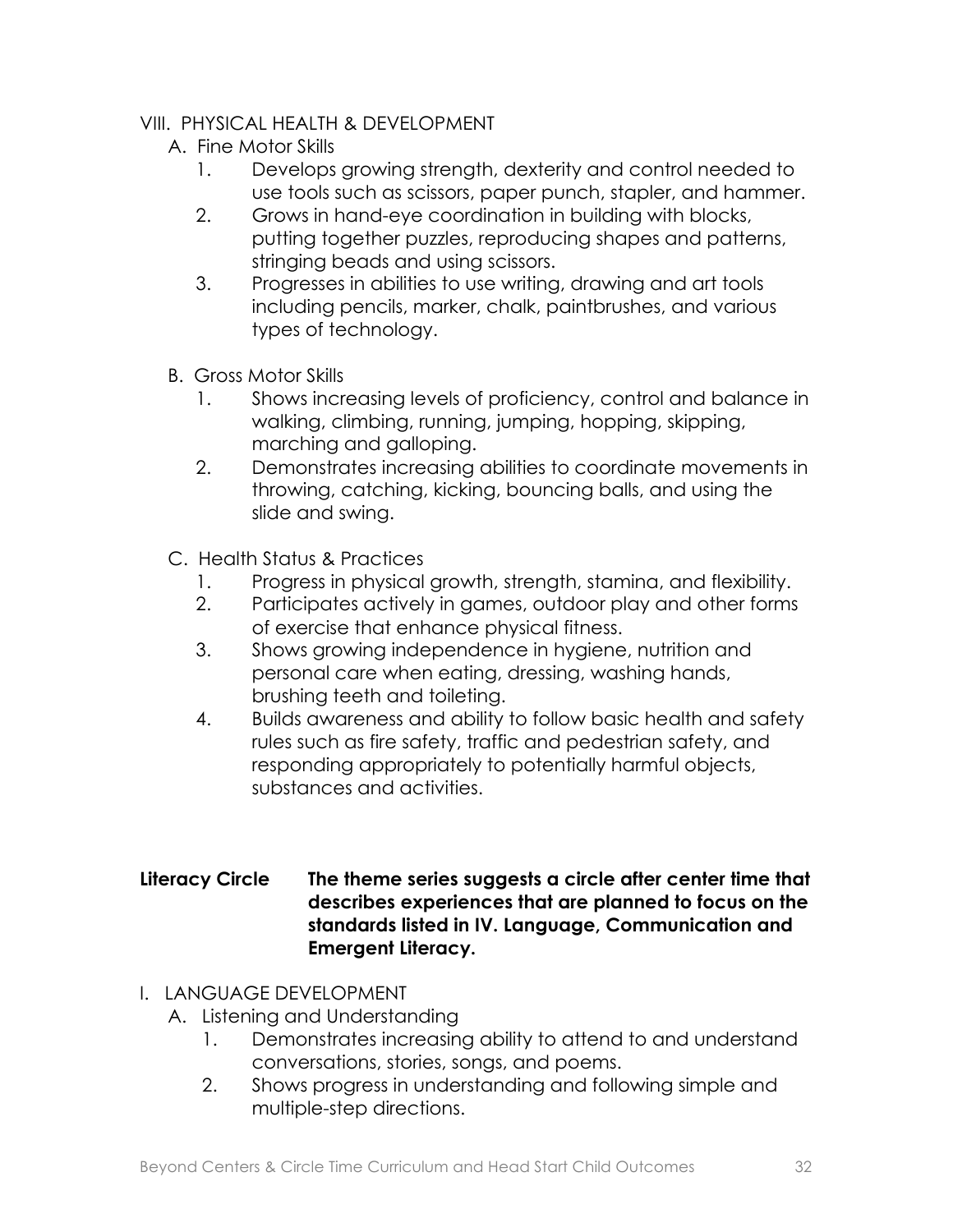- 3. Understands an increasingly complex and varied vocabulary.
- 4. For non-English speaking children, progresses in listening to and understanding English
- B. Speaking & Communication
	- 1. Develops increasing abilities to understand and use language to communicate information, experiences, ideas, feeling, opinion, needs, questions and for other varied purposes.
	- 2. Progresses in abilities to initiate and respond appropriately in conversation and discussions with peers and adults.
	- 3. Uses an increasingly complex and varied spoken vocabulary.
	- 4. Progresses in clarity of pronunciation and towards speaking in sentences of increasing length and grammatical complexity.
	- 5. For non-English speaking children, progresses in speaking English.

- A. Phonological Awareness
	- 1. Shows increasing ability to discriminate and identify sounds in spoken language.
	- 2. Shows growing awareness of beginning and ending sounds of words.
	- 3. Progresses in recognizing matching sounds and rhymes in familiar words, games, songs, stories and poems.
	- 4. Shows growing ability to hear and discriminate separate syllables in words.
	- 5. Associates sounds with written words, such as awareness that different words begin with the same sound.
- B. Book Knowledge & Appreciation
	- 1. Shows growing interest and involvement in listening to and discussing a variety of fiction and non-fiction books and poetry.
	- 2. Shows growing interest in reading-related activities, such as asking to have a favorite book read; choosing to look at books; drawing pictures based on stories; asking to take books home; going to the library; and engaging in pretendreading with other children.
	- 3. Demonstrates progress in abilities to retell and dictate stories from books and experiences; to act out stories in dramatic play; and to predict what will happen net in a story.
	- 4. Progresses in learning how to handle and care for books; knowing to view one page at a time in sequence from front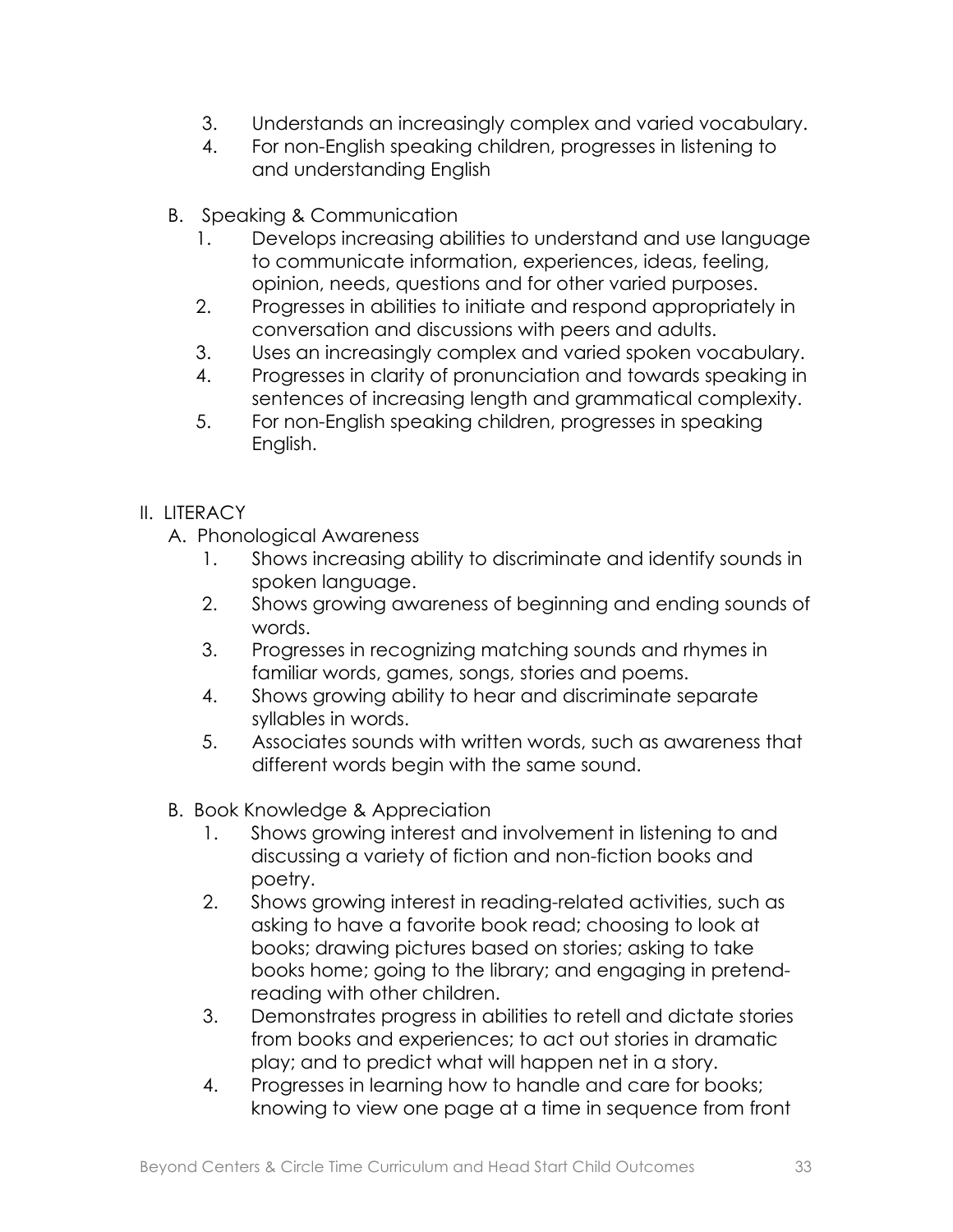to back; and understanding that a book has a title, author and illustrator.

- C. Print Awareness & Concepts
	- 1. Shows increasing awareness of print in classroom, home and community settings.
	- 2. Develops growing understanding of the different functions of forms of print such as signs, letters, newspapers, lists, messages, and menus.
	- 3. Demonstrates increasing awareness of concepts of print, such as that reading in English moves from top to bottom and from left to right, that speech can e written down, and that print conveys a message.
	- 4. Shows progress in recognizing the association between spoken and written words by following print as it is read aloud.
	- 5. Recognizes a word as a unit of print, or awareness that letters are grouped to form words, that words are separated by spaces.
- D. Early Writing
	- 1. Develops understanding that writing is a way of communicating for a variety of purposes.
- E. Alphabet Knowledge
	- 1. Shows progress in associating the names of letters with their shapes and sounds.
	- 2. Increases in ability to notice the beginning letters in familiar words.
	- 3. Identifies at least 10 letters of the alphabet, especially those in their own name.
	- 4. Knows that letters of the alphabet are a special category of visual graphics that can be individually named.

### V. CREATIVE ARTS

- A. Music
	- 1. Participates with increasing interest and enjoyment in a variety of music activities, including listening, singing, finger plays, games, and performances.
	- 2. Experiments with a variety of musical instruments.
- C. Movement
	- 1. Expresses through movement and dancing what is felt and heard in various musical tempos and styles.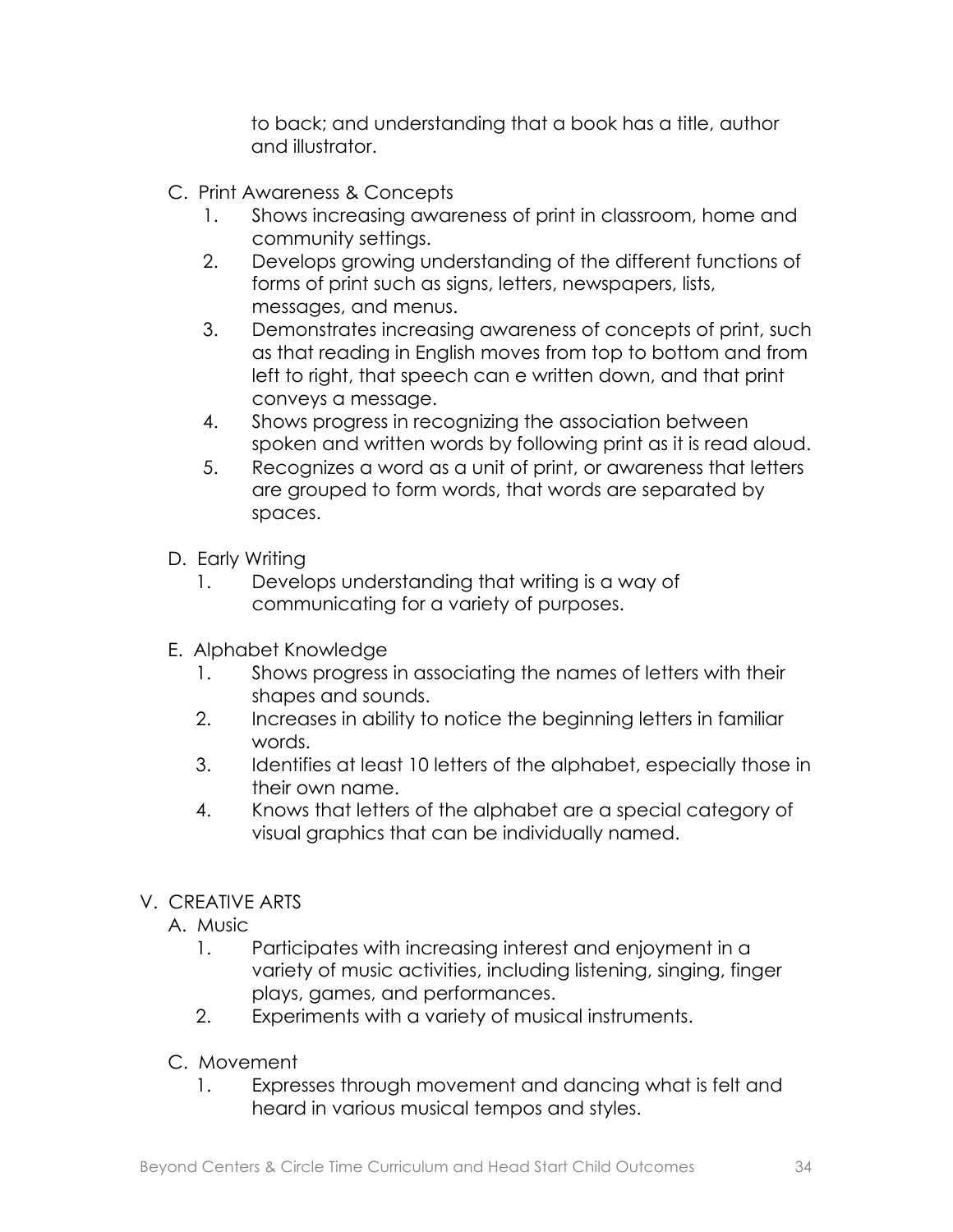- 2. Shows growth in moving in time to different patters of beat and rhythm in music.
- D. Dramatic Play
	- 1. Participates in a variety of dramatic play activities that become more extended and complex.
	- 2. Shows growing creativity and imagination in using materials and in assuming different roles in dramatic play situations.

- A. Self Concept
	- 1. Begins to develop and express awareness of self in terms of specific abilities, characteristics and preferences.
	- 2. Develops growing capacity for independence in a range of activities, routines, and tasks.
	- 3. Demonstrates growing confidence in a range of abilities and expresses pride in accomplishments.
- B. Self Control
	- 1. Shows progress in expressing feelings, needs and opinions in difficult situations and conflicts without harming themselves, other, or property.
	- 2. Develops growing understanding of how their actions affect others and begins to accept the consequences of their actions.
	- 3. Demonstrates increasing capacity to follow rules and routines and use materials purposefully, safely, and respectfully.
- C. Cooperation
	- 1. Increases abilities to sustain interactions with peers by helping, sharing and discussion.
	- 2. Shows increasing abilities to use compromise and discussion in working, playing and resolving conflicts with peers.
	- 3. Develops increasing abilities to give and take in interactions; to take turns in games or using materials; and to interact without being overly submissive or directive.
- D. Social Relationships
	- 1. Demonstrates increasing comfort in talking with and accepting guidance and directions from a range of familiar adults.
	- 2. Shows progress in developing friendships with peers.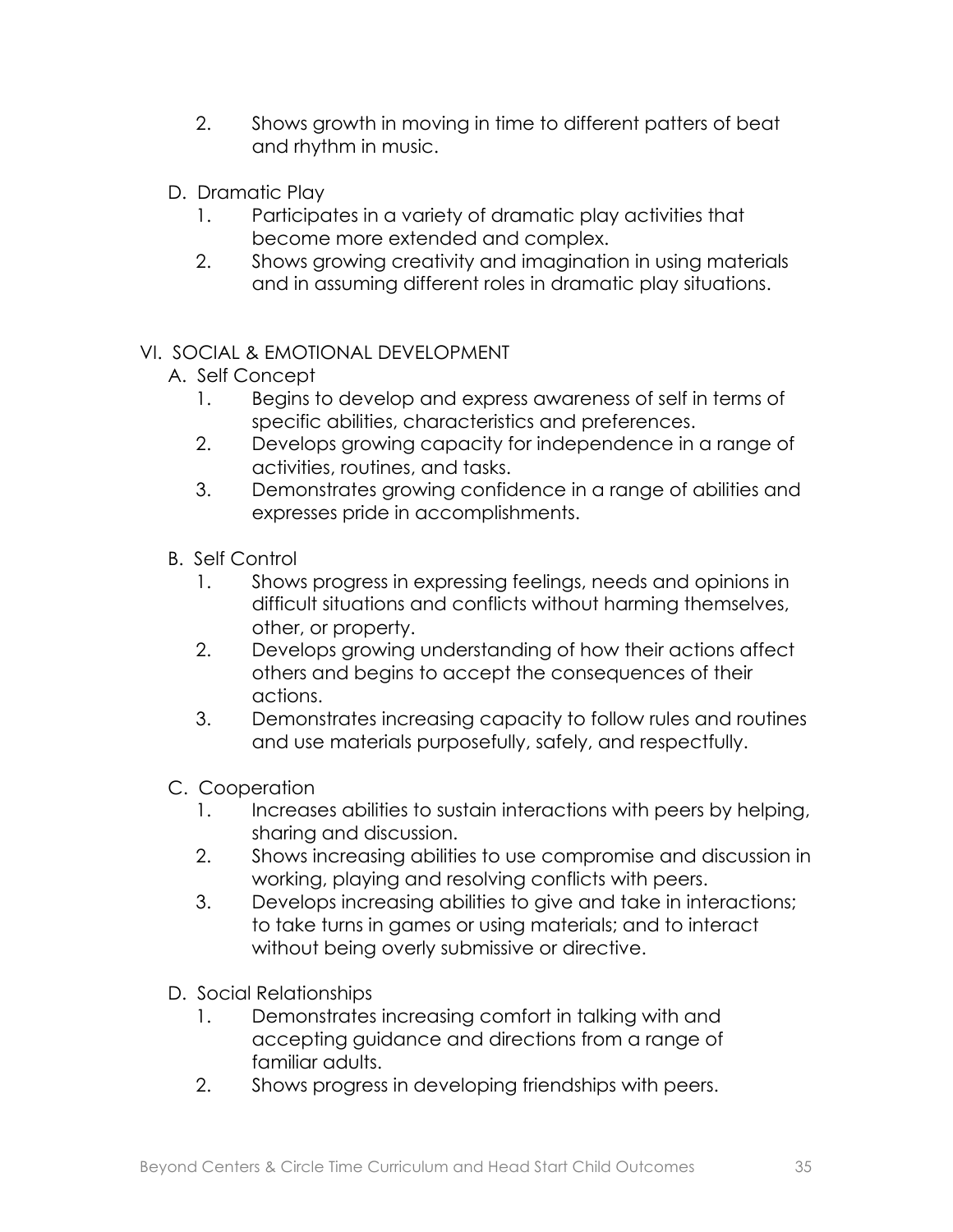- 3. Progresses in responding sympathetically to peers who are in need, upset, hurt, or angry; and in expressing empathy or caring for others.
- E. Knowledge of Families & Communities
	- 1. Develops ability to identify personal characteristics including gender, and family composition.
	- 2. Progresses in understanding similarities and respecting differences among people, such as genders, race, special needs, culture, language, an family structures.
	- 3. Develops growing awareness of jobs and what is required to perform them.
	- 4. Begins to express and understand concepts and language of geography in the contexts of their classroom, home and community.
- VII. APPROACHES TO LEARNING
	- A. Initiative & Curiosity
		- 1. Chooses to participate in an increasing variety of tasks and activities.
		- 2. Develops increased ability to make independent choices.
		- 3. Approaches tasks and activities with increased flexibility, imagination and inventiveness.
		- 4. Grows in eagerness to learn about and discuss a growing range of topics, ideas and tasks.
	- B. Engagement & Persistence
		- 1. Grows in abilities to persist in and complete a variety of tasks, activities, projects and experiences.
		- 2. Demonstrates increasing ability to set goals and develop and follow through on plans.
		- 3. Shows growing capacity to maintain concentration over time on a task, question, set of directions or interactions, despite distractions and interruptions.
	- C. Reasoning & Problem Solving
		- 1. Develops increasing ability to find more than one solution to a question, task or problem.
		- 2. Grows in recognizing and solving problems through active exploration, including trial and error, and interactions and discussions with peers and adults.
		- 3. Develops increasing abilities to classify, compare and contrast objects, events and experiences.